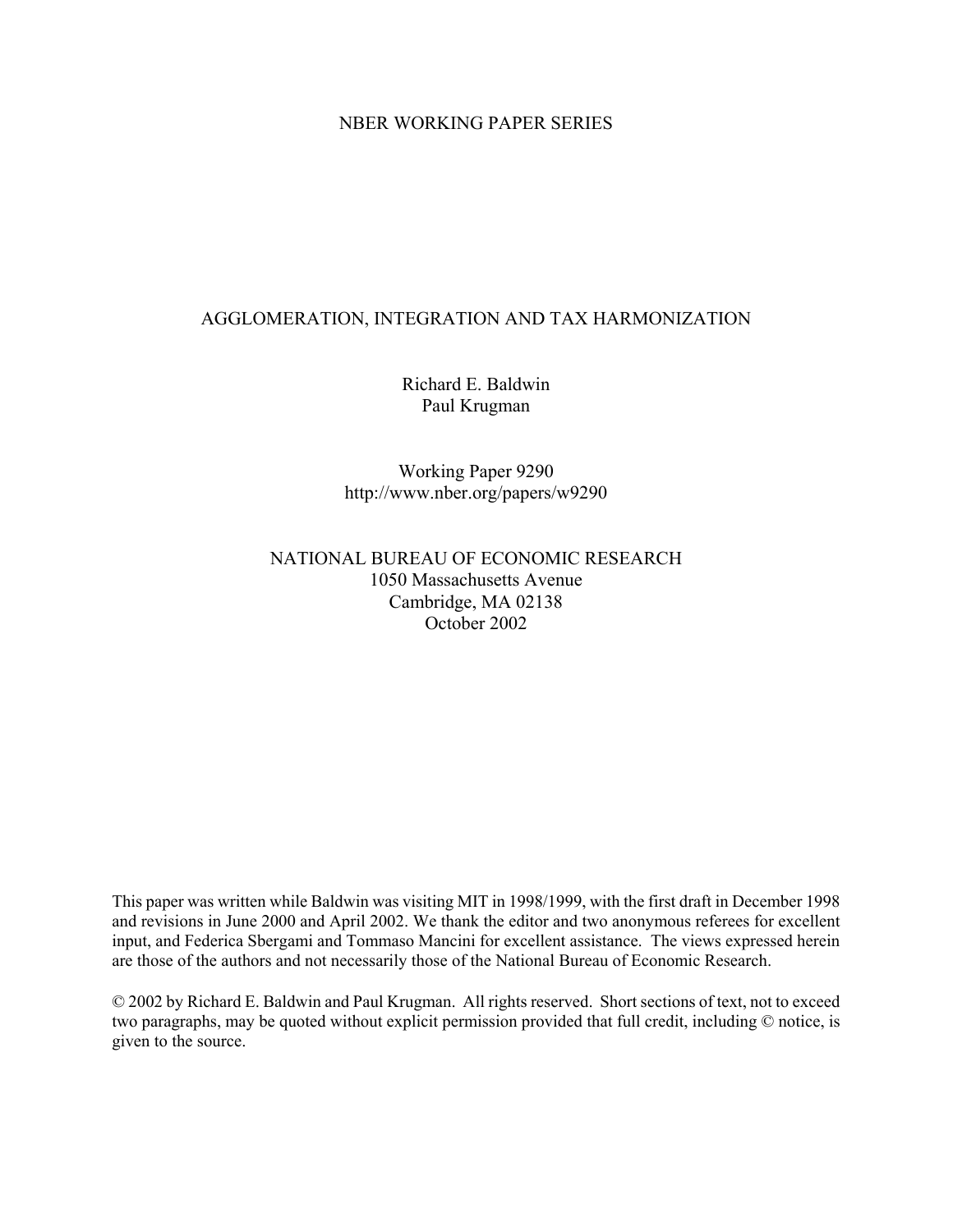Agglomeration, Integration and Tax Harmonization Richard E. Baldwin and Paul Krugman NBER Working Paper No. 9290 October 2002 JEL No. H00, H87, F2, F12

#### **ABSTRACT**

 We show that agglomeration forces can reverse standard international-tax-competition results. Closer integration may result first in a 'race to the top' and then a race to the bottom, a result that is consistent with recent empirical work showing that the tax gap between rich and poor nations follows a bell-shaped path (Devereux, Griffith and Klemm 2002). Moreover, split-the-difference tax harmonization can make both nations worse off. This may help explain why tax harmonisation – which is Pareto improving in the standard model  $-$  is so difficult in the real world. The key theoretical insight is that agglomeration forces create quasi-rents that can be taxed without inducing delocation. This suggests that the tax game is something subtler than a race to the bottom. Advanced 'core' nations may act like limit-pricing monopolists toward less advanced 'periphery' countries. Since agglomeration rents are a bell-shaped function of the level of integration, the equilibrium tax gap in our tax game is also bell shaped.

Richard E. Baldwin Paul Krugman Graduate Institute of International Studies Department of Economics 11a, av de la Paix Princeton University 1202 Geneva Switzerland Princeton, NJ 08544 and NBER and NBER baldwin@hei.unige.ch pkrugman@princeton.edu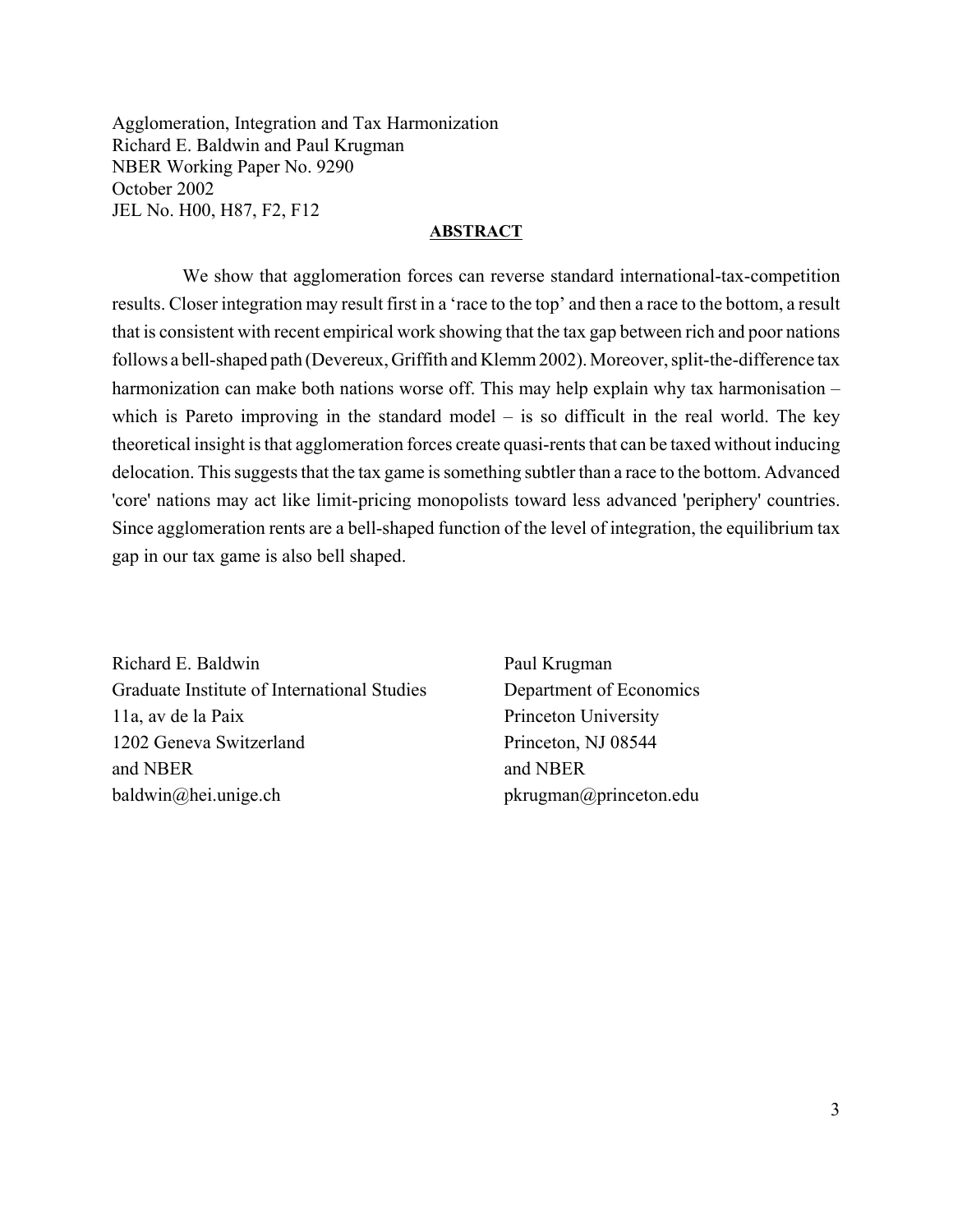### **Agglomeration, Integration and Tax Harmonisation**

Richard E. Baldwin<sup>1</sup> Graduate Institute of International Studies, Geneva

> Paul Krugman Princeton University

December 1998; revised June 2000; revised April 2002

## **1. INTRODUCTION**

1

Does close economic integration, especially in the face of the growing mobility of capital both physical and human, require harmonisation of tax rates? Many observers believe that it does. It is often argued that the nations of the European Union, in particular, must agree on common tax rates if they are to avoid a "race to the bottom" that will undermine their relatively generous welfare states. The logic seems straightforward: other things being equal, producers will move to whichever country has the lowest tax rates, and absent any coordination of tax-setting the attempt to attract or hold on to employment will lead to a competition that drives tax rates ever lower.

But things are not necessarily equal. Countries with generous welfare states tend to be countries that have long been wealthy; such nations offer capital the advantages of an established base of infrastructure, accumulated experience, etc. – in short, they offer favourable external economies. And within limits this presumably allows them to hold on to mobile factors of production even while levying higher tax rates than less advanced nations. On the other hand, should the tax rate get *too* high, the results could be catastrophic: not only will capital move abroad, but because that movement undermines agglomeration economies it may be irreversible.

What this suggests is that in the face of the sort of agglomerative forces emphasized by the "new economic geography", the tax game played in the absence of harmonisation may be something subtler than a simple race to the bottom. Advanced countries may be more like limit-pricing monopolists than Bertrand competitors; their interaction with less advanced countries need not lead to falling tax rates, and might well be consistent with the maintenance of large welfare states.

The purpose of this paper is to think about international tax competition and harmonisation in the presence of significant agglomeration economies and goods market integration. The existing literature in this area is limited. Most of the vast tax-competition literature – see the survey by Wilson (1999) for instance – works with the 'basic tax

<sup>&</sup>lt;sup>1</sup> Forthcoming in the European Economic Review. This paper was written while Baldwin was visiting MIT in 1998/1999, with the first draft in December 1998 and revisions in June 2000 and April 2002. We thank the editor and two anonymous referees for excellent input, and Federica Sbergami and Tommaso Mancini for excellent assistance.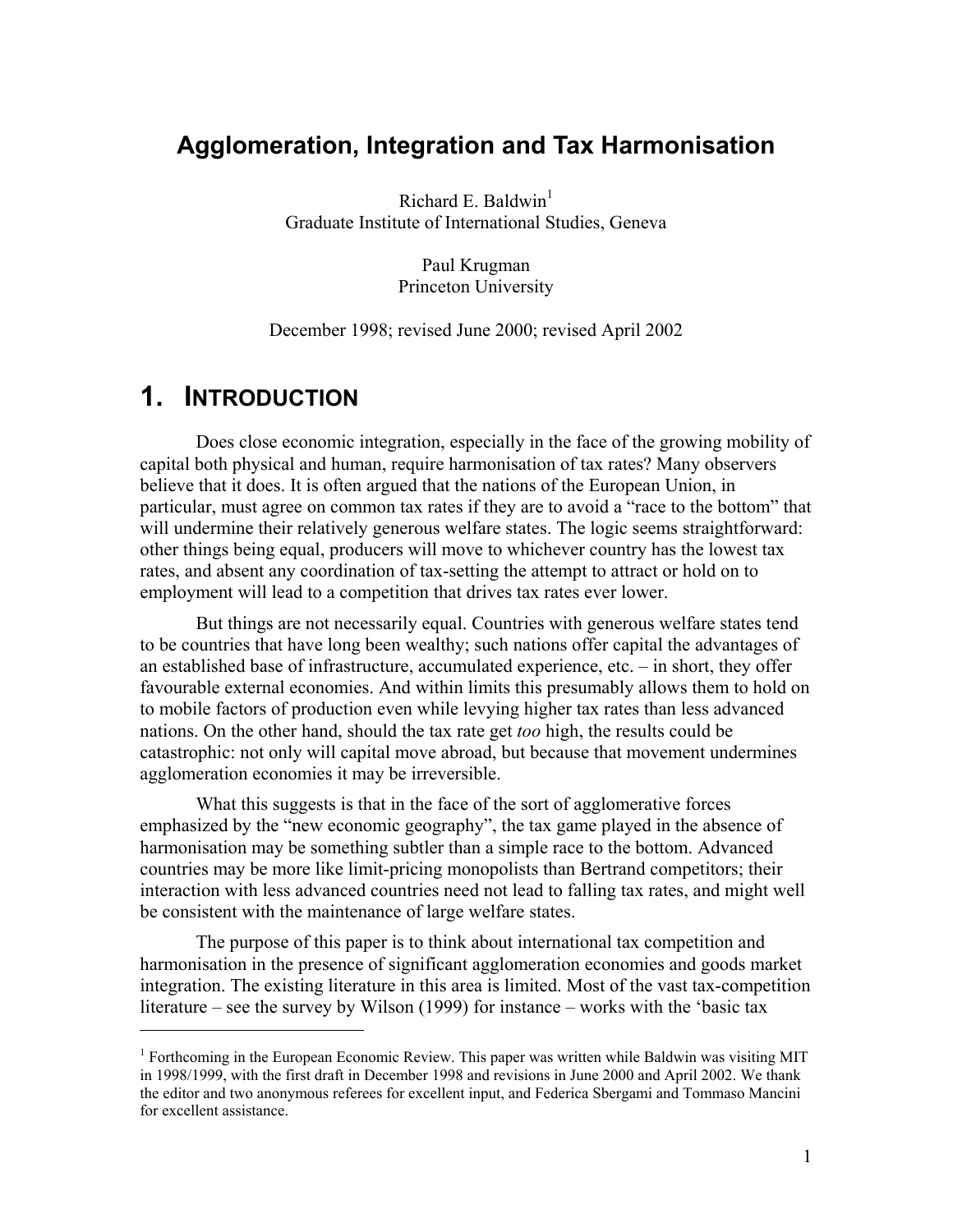competition model' (BTCM). This is a one-period model featuring a single good produced by two factors; labour, which is immobile between regions and capital, which is mobile. Trade costs are zero, firms face perfect competition and constant returns, so there is no trade among regions and capital faces smoothly diminishing returns. Typically, governments chose the capital tax rate (the labour tax rate is either ignored or assumed to be identical to capital's) in a Nash game. The standard approach is to compare equilibrium tax rates with no capital mobility and with perfect capital mobility; or to compare non-cooperative with cooperative tax setting both under prefect capital mobility. The customary result – equilibrium taxes are sub-optimally  $low - has been greatly$ extended and modified, but still remains the received wisdom on tax competition among social welfare maximizing governments. In one extension, where governments are assumed to deviate from social welfare maximisation, tax competition may improve welfare by moving equilibrium rates closer to the social optimum (in a typical secondbest fashion). Two aspects of this literature are noteworthy. First, an analysis of tighter goods market integration and tax competition is absent since the focus is on heightened capital mobility. Second, although a small branch of this literature (e.g. Janeba 1998) does consider imperfectly competitive firms, the standard tax-competition literature entirely ignores issues of agglomeration externalities.

Baldwin, Forslid, Martin, Ottaviano and Robert-Nicoud (2003) review the tax and agglomeration literature that has emerge since the 1998 draft of our paper in detail, but three papers are particularly noteworthy. The first paper in this area is Ludema and Wooton (1998). This paper studies the impact of varying both factor-mobility costs and trade costs and seems to find that lowering either cost may – in contrast to the standard BTCM result – result in higher taxes being chosen in a tax competition game among governments. These authors, together with Andersson and Forslid (1999), and Kind, Midelfart-Knarvik and Schjelderup (1998) make the important point that agglomeration creates rents for the mobile factor that can be taxed. This point also plays an important role in the analysis below. Our paper focuses solely on the case where industry is fully agglomerated in one region and we find that the tax gap between nations is bell-shaped in trade openness – first rising and then falling as trade gets more open. Most importantly, we explicitly consider the implications of agglomeration forces for tax harmonisation schemes.

The paper begins by briefly surveying the standard tax-competition literature's main results. Then we present some empirical trends in taxation within Europe. Next we turn to a simple, stylised model of economic geography in the face of taxes. We note that our main results turn on properties that hold in a wide range of economic geography models, so we conjecture that our results would hold in many models, but to be specific, we work with a model that is simple enough to allow us to obtain analytic results.<sup>2</sup> In this subsequent section, our specific model serves as a basis for examining the game that uncoordinated tax authorities might play. The final section presents concluding remarks.

1

 $2^2$  See Baldwin, Forslid, Martin, Ottaviano and Robert-Nicoud (2003) for details of this argument.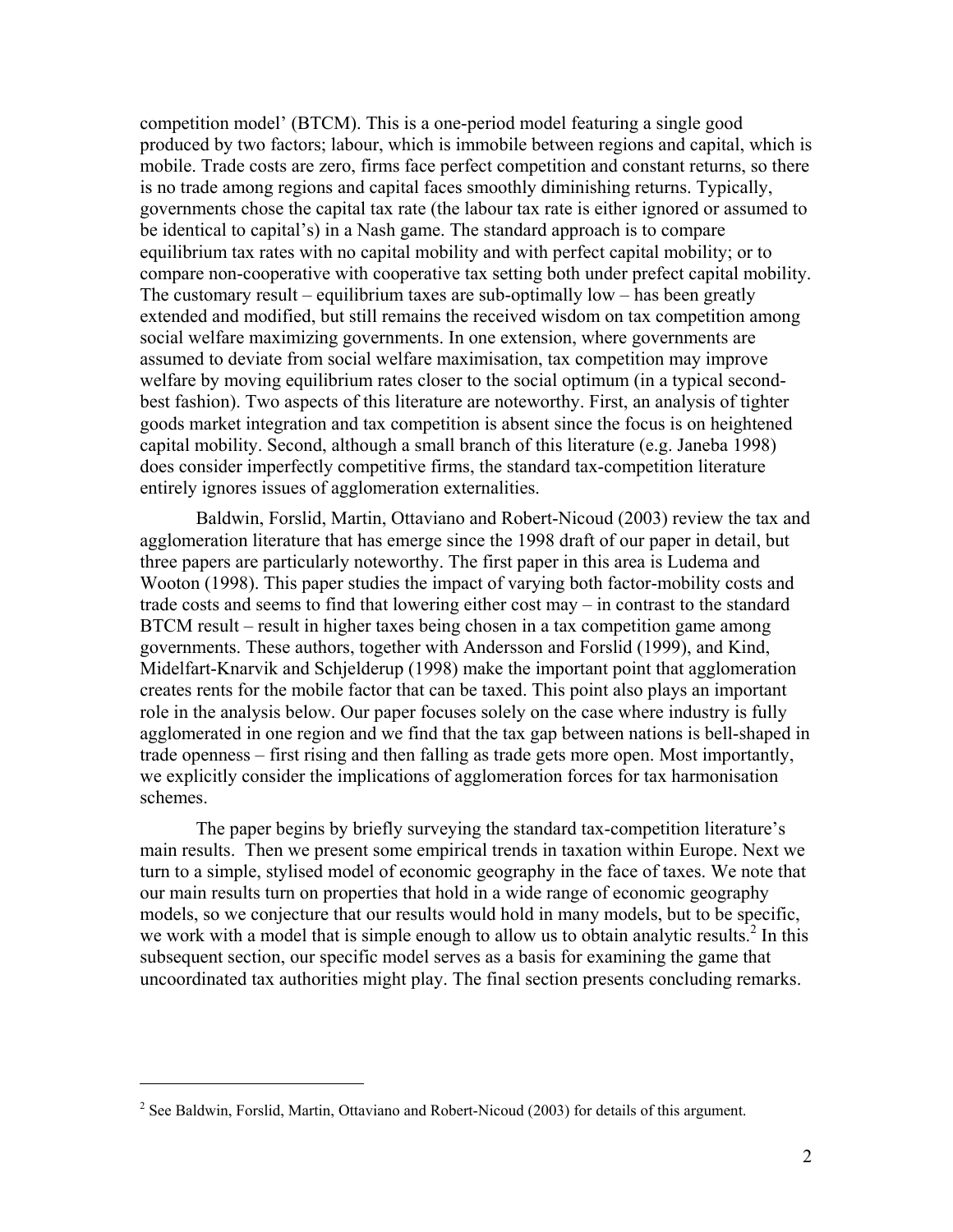# **2. STANDARD TAX COMPETITION RESULTS**

We briefly discuss the main tax competition results and their logic to boost intuition for why the inclusion of agglomeration forces leads to such different results.

#### *The Basic Tax Competition Model*

As Wilson (1999) writes: "A central message of the tax competition literature is that independent governments engage in wasteful competition for scare capital through reduction in tax rates and public expenditure levels." The literature focuses on the 'basic tax competition model' typically ascribed to Zodrow and Mierzkowski (1986).

Our rendition of the 'standard tax competition model' (BTCM for short) involves two nations, which we call north and south, and two factors of production, capital and labour. The two economies are perfectly competitive, they produce a single private good under constant returns and they trade this good costlessly. Trade equalises international prices but not factor prices since there are more factors than goods. For convenience the good's price is normalised to unity everywhere. Labourers are completely immobile internationally. The world capital stock  $K^w$  is fixed and capital is either perfectly mobile across nations, or perfectly immobile. Home technology is given by:

(1) 
$$
Y = F[K, L]; \tF_L, F_K > 0 > F_{KK}
$$

where *L* and *K* are the amounts of capital and labour employed,  $F_L$ ,  $F_K$  and  $F_{KK}$  are the first and second partial derivatives of the production function in the usual notation. The representative consumer is a labourer who owns all the economy's factors and has convex preferences given by:

$$
(2) \tU = U[G, C]
$$

1

where *G* is a public good (provided only by government) and *C* is private consumption.

As far as the tax structure goes, we assume that the same tax rate is applied to all factor income generated inside the nations (source principle). We choose units of *G* such that the cost of *G* in terms of *C* is unity, so the supply of *G* just equals tax revenue.<sup>3</sup> The south has isomorphic tastes, technology and tax structure.

It is critically important to distinguish between the amount of capital employed in the north and the amount of capital north owns, so we use 'n' to indicate the former and K to indicate the latter. Without loss of generality we normalise the world's fixed capital stock,  $K^w$ , to unity, so  $n+n*=K^w=1$ , where  $n^*$  is the amount of capital working in the south. The spatial allocation of capital is determined by the equalisation of post-tax rates of return, when capital is perfectly mobile. When capital is immobile, endowments define the allocation. Factors are paid their marginal products so the location condition is:

 $3$  Taxes are collected in terms of Y, so the assumed production function for G is G=tY, or alternatively,  $G = F[K, L]$  where K and L are hired by the government using the collected Y.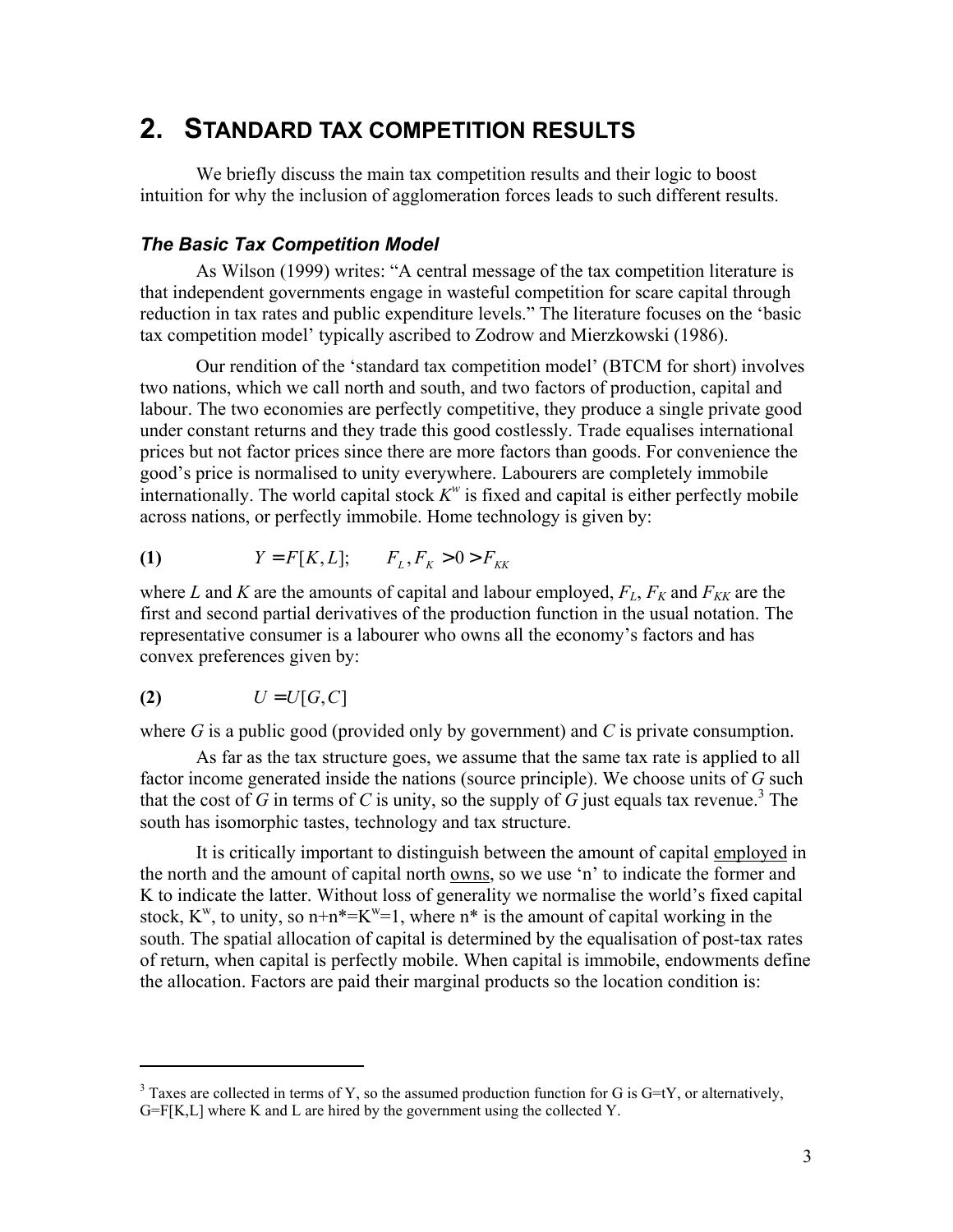(3) 
$$
F_K[n, L](1-t) = F_K[1-n, L^*](1-t^*), \t with K mobilen = K, n^* = K^*, \t with K immobile
$$

where *t*, *L* and *K* are home's tax rate, labour force and capital endowment, while *t\**, *L\** and *K\** are the corresponding southern variables.

The two governments maximise the utility of their representative consumer. For example, the north's objective function is:

**(4)** max<sub>*t*</sub> *U*[*G*,*C*]; *C* = (1 − *t*)*I*, *G* = *tY*, *Y* = *F*, *I* = *F* − *F<sub>K</sub> n* + *F<sub>K</sub> K* 

Here *Y*=*F*[n,*L*] is northern GDP, and *I* is northern GNP since factors are paid their marginal return and  $LF<sub>L</sub>=F-F<sub>K</sub>n$  given constant returns. The south has an isomorphic objective function. The two governments play Nash in tax rates and the north's first order condition is:

(5) 
$$
\frac{U_G}{U_C} = \frac{-dC/dt}{dG/dt}; \qquad \frac{-dC/dt}{dG/dt} = \frac{I}{Y(1 + \frac{dn/n}{dt}\eta t)}; \qquad \eta = \frac{n\partial F}{Y \partial K}
$$

where the left-hand side is the net marginal social benefit of more tax revenue; given standard concavity assumption on preferences, this falls as the tax rate rises. On the righthand side (RHS), η>0 is the capital-output elasticity and dn/dt is the responsiveness of capital to northern taxes, taking the southern tax rate as given.<sup>4</sup> Totally differentiating  $(3)$ , we have:

(6) 
$$
\frac{dn/n}{dt} = \frac{F_K/n}{(1-t)F_{KK} + (1-t^*)F_{KK}^*}
$$

where  $F_{KK}$  and  $F_{KK}^*$  indicate the second partial of F with respect to K evaluated at, respectively, the north's and the south's equilibrium points; (6) is negative when capital is mobile and zero when it is not. The southern government's first order condition is isomorphic.

#### *Major Results from the BTCM Literature*

1

The key results are illustrated with  $(5)$  and  $(6)$ . With symmetric nations I=Y, so:

BTCM Result 1: Capital mobility results in a capital tax rate that is too low from the social perspective.

The key to wasteful tax competition is that *dn/dt* is negative (i.e. raising *t* lowers the tax base) when capital is mobile, so the RHS of (5) exceeds unity. This implies that taxes are too low, i.e. the marginal social benefit of taxation (i.e.  $W_G$ ) exceeds its the marginal social cost (i.e.  $W<sub>C</sub>$ ). By contrast, immobile capital means  $dn/dt=0$  so the first best is

<sup>&</sup>lt;sup>4</sup> Note that  $dC/dt = I + (dI/dn)(dn/dt)$ , but by the envelope theorem  $dI/dn = 0$ . Because there is no distortion between K and L employment when both are taxed at the same rate, a tax change that induces a small increase in capital employment raises output (GDP) by  $F_K$ , but since the extra capital must be paid  $F_K$ , there is no change in domestic income (GNP). Some BTCM versions tax only capital, so the K/L choice is distorted. In such cases, tax-induced changes in capital employment do affect I.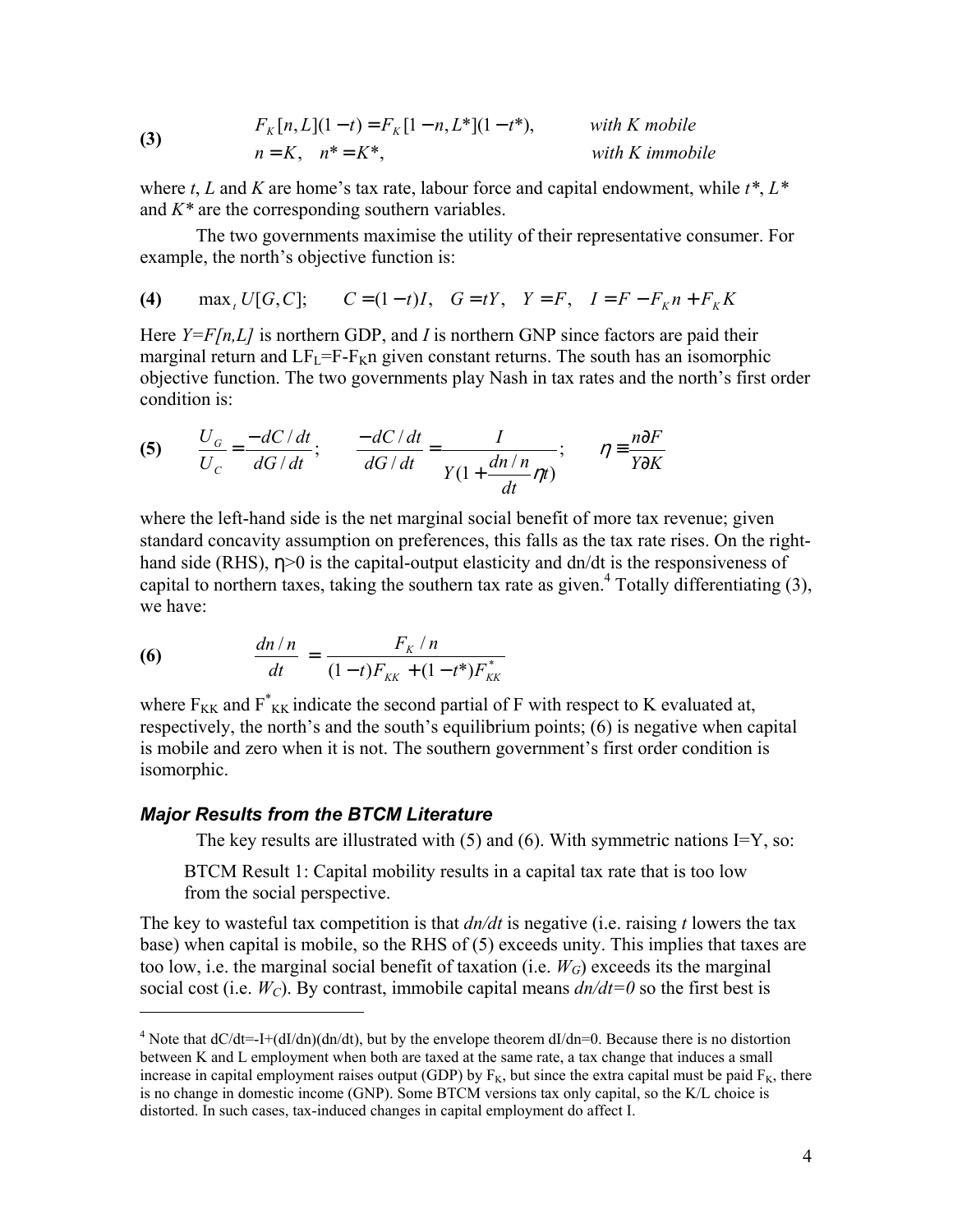attained. The positive and policy corollaries of this are:

BTCM Result 2: There should be a negative correlation between capital mobility and the tax rate on capital.

BTCM Result 3: An upward harmonisation of capital tax rates can produce a Pareto improvement.

A second set of results corresponds to situations with asymmetric country size (size is measured by the supply of the fixed factor L). To be concrete, assume the north is larger, but that the two nations have identical relative factor endowments (*L>L\** but  $K/L = K^*/L^*$ ). Given diminishing returns, it is clear that if taxes were equal in this setting, no capital would move because marginal products depend only of K/L. With this fact in mind, inspection of (6) shows that if taxes were equal, the north would have a lower dn/dt under our hypothesis since its  $n=K$  would be larger. But a glance at (5) reveals that in this case, the nations would have different tax rates, so our hypothesis of equal tax rates must be incorrect. Using the standard smoothness properties of a neoclassical economy, this line of thought demonstrates that the large country government will find it optimal to allow some of its capital to move abroad in exchange for setting its tax rate closer to the social optimal. Thus in equilibrium  $t>t^*$ , but also the capital-labour ratio is lower in the big country. To summarise:

BTCM Result 4: Large countries should have higher tax rates than small countries, where size is defined in terms of supplies of the immobile factor.

BTCM Result 5: The high tax country should have lower capital-labour ratios, i.e. there should be a negative correlation between tax rates and capital-labour ratios.

BTCM Result 6: Large countries should export capital to small countries.

All these results turned on the impact of taxes on the mobile factor's spatial allocation, i.e. dn/dt. Since this is also the main topic of the new economic geography, and these models work with far richer underlying economies, it should be no surprise that a host of new insights emerges.

We turn next to whether one can construct a prima facie case for the race-to-thebottom using the European data.

### *2.1. Taxation in Europe: Stylised facts*

Increased economic integration is not a new development. Within Europe, in particular, barriers to trade both natural and artificial have been falling more or less continuously since the late 1940s. So it is possible, by looking at previous European experience, to get some idea of how increased integration and tax competition among nations have interacted in the past.

In making these comparisons we think of Europe as being divided into two parts: an advanced "core" that benefits from the agglomeration economies associated with being an established centre, and a "periphery" that does not. And – with full knowledge of the crudeness of the approximation - we associate these two ideal types with specific countries: Germany, Benelux, France, Italy with the core, Greece, Portugal, Spain,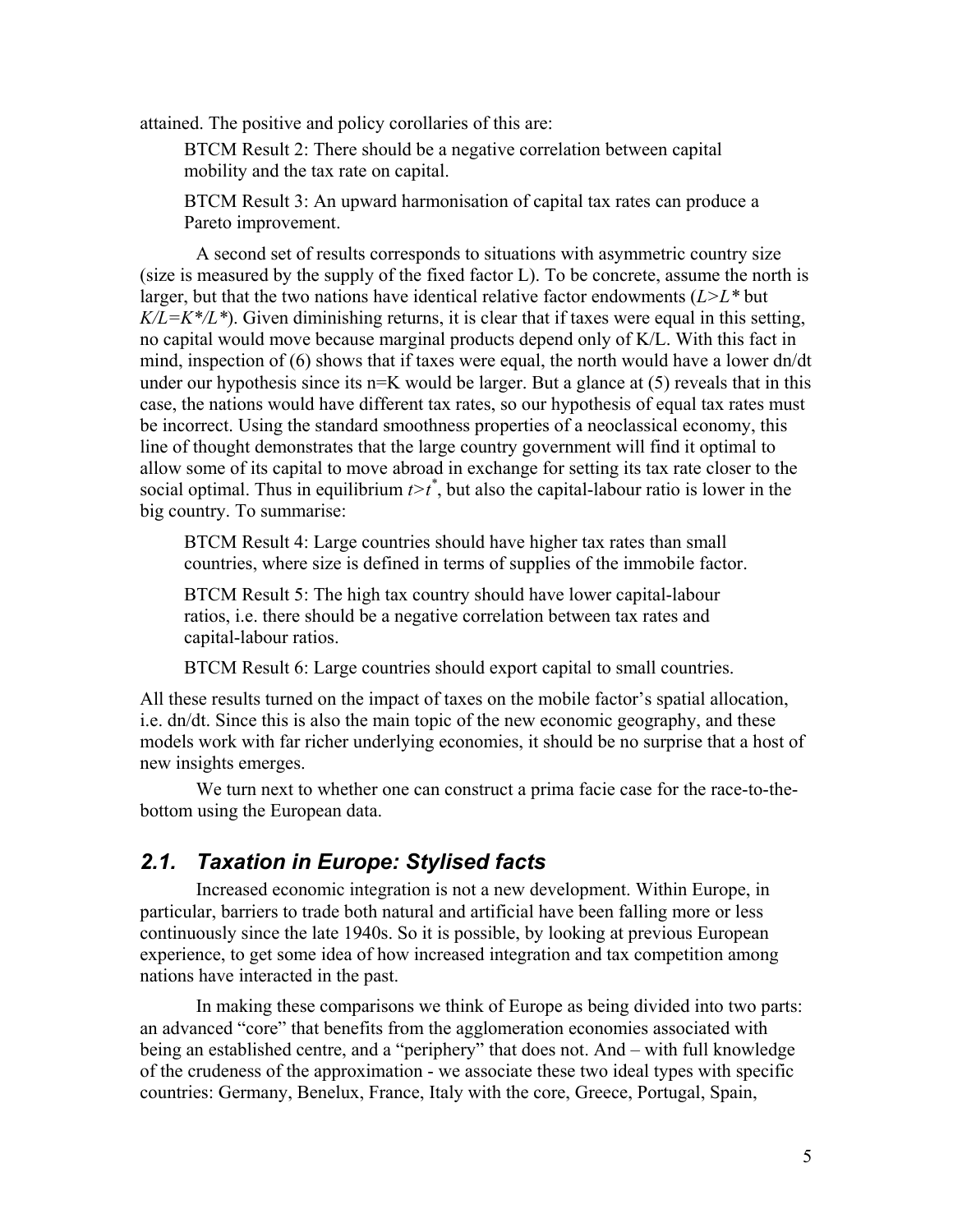Ireland with the periphery. We start by looking at *average* corporate tax rates since Devereux and Griffith (2002) show that the impact of tax on discrete investment decisions – which is typically the type of decision facing a multinational corporation looking for a production base – is not captured by the marginal rate.



**Figure 1: Core and periphery average corporate tax rates, 1965-2000** 

Figure 1 shows how the average corporate tax rate – that is, total corporate tax revenue divided by GDP – has varied in the two regions since the mid-1960s. It is immediately apparent that there has not, at least so far, been anything that looks like a "race to the bottom". Over a period during which the integration of the European economy was steadily increasing, the average corporate tax rate in the industrial core was fairly steady, fluctuating between 7% and 10%. If anything, the average has been climbing in recent years. The rate in the poor countries, on the other hand, fell from 1965 to 1984, but has climbed dramatically ever since. The data in this graph are certainly an imperfect measure of true tax burdens, especially those affecting marginal investment decisions, but they also do not look at all like a race to the bottom has accompanied Europe's integration.

Even more surprisingly, it has by no means been uniformly the case that integration has led even to a narrowing of tax differentials. Tax rates have always been higher in the core than in the periphery; and the gap between them actually widened until the mid 1980s, narrowing only more recently. Most of the narrowing, however, has stemmed from an upward movement of the poor-4's rates. Evidently the growing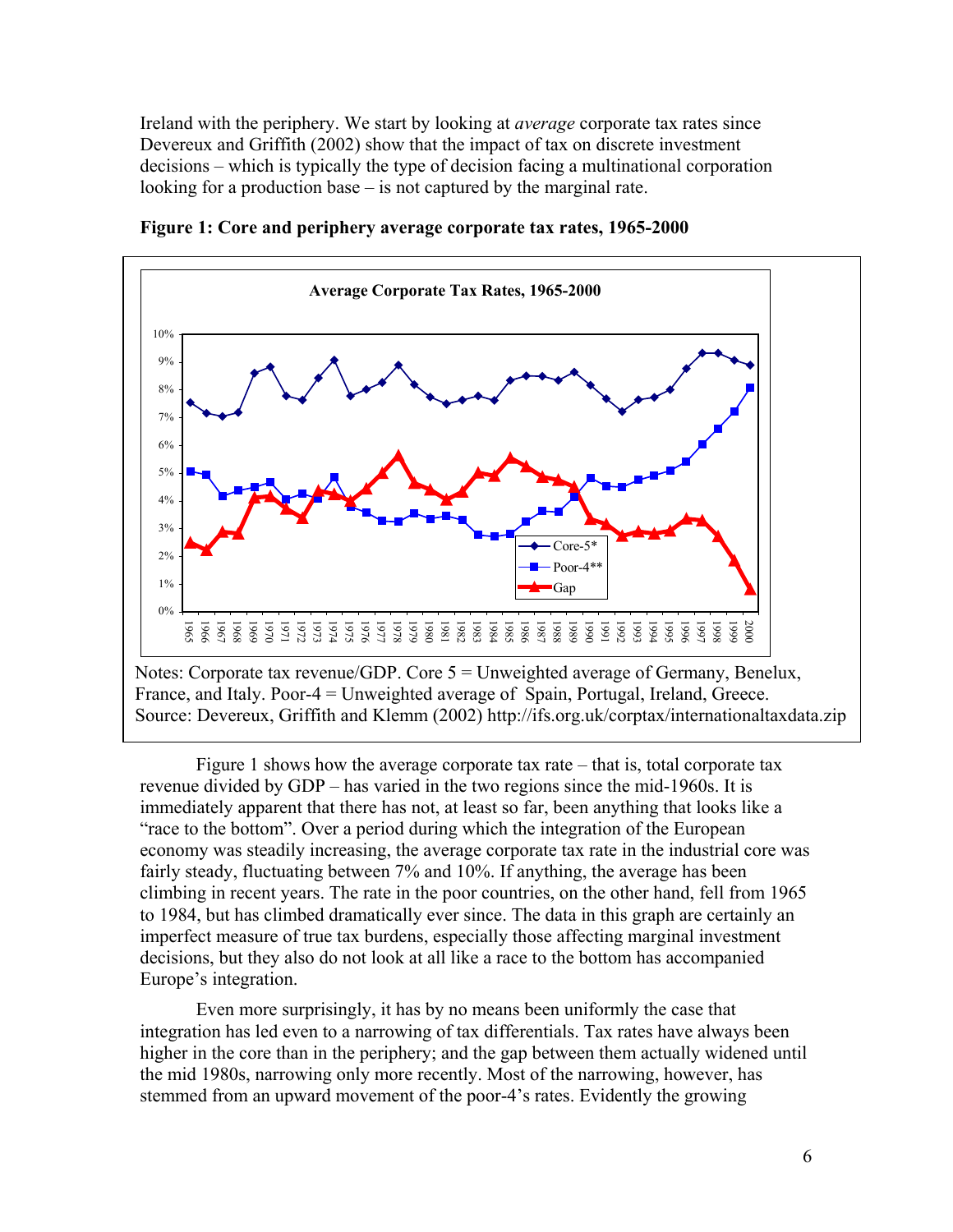integration of Europe in the decades following the Treaty of Rome did not make core nations feel more constrained by tax competition from low-wage nations. If anything, the graph suggests that there has been a race to the top.



**Figure 2: Effective marginal corporate tax rate, average over 16 nations, 1982-2001** 

Total corporate tax collected as a share of GDP is a crude measure of a nation's taxation of mobile capital. Devereux, Griffith and Klemm (2002) have recently calculated a more sophisticated measure that takes account of the corporate tax base as well as the rate for 16 OECD countries – the EU15 (less Luxembourg and Denmark) plus the Canada, Japan and the US. Unfortunately, the authors note that rules on tax systems are difficult to collect, so they are able to go back only to 1982 – just a few years before the turning point suggested by the cruder data in Figure 1. The measure they calculate is the effective marginal tax rate. As Figure 2 shows, the rate in the average nation was rising until the late 1980s at which point is declines.

These trends certainly suggest that something more complex than the kind of tax competition that would produce a race to the bottom is going on. We turn next to a "new economic geography" model that may help make sense of the trends.

## **3. TAX COMPETITION WITH TRADE AND FACTOR MOBILITY**

We present the model of the underlying economy before turning to the tax competition game. As shall become clear below, the key to our argument is the existence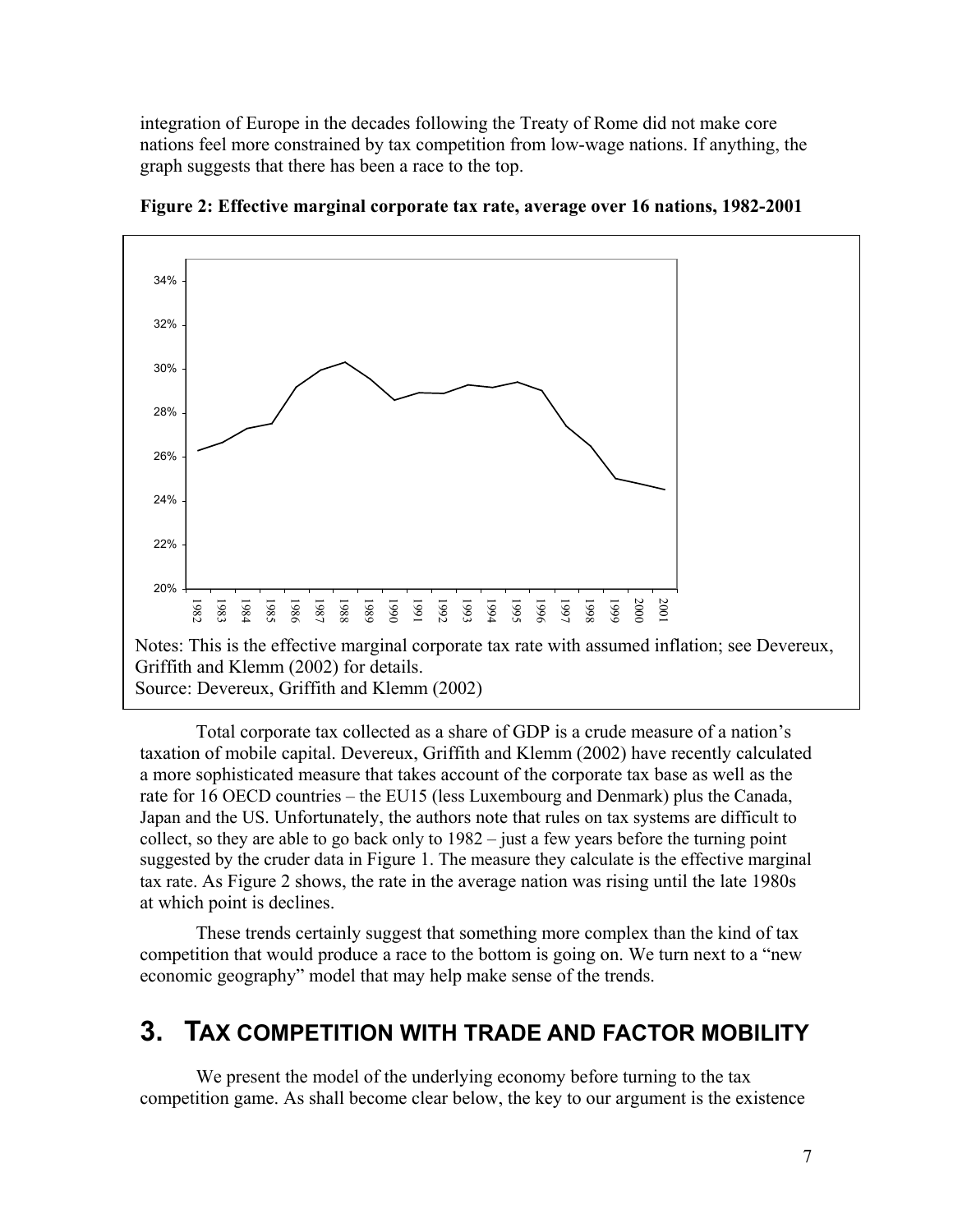of agglomeration rents. Baldwin, Forslid, Martin, Ottaviano and Robert-Nicoud (2003) show that such rents arise in a wide range of economic geography models, including those of Krugman (1991) and Venables (1996). We thus conjecture that our results would hold in a broad range of models. To be concrete, and to be able to get analytic results, the model we adopt is a solvable variant of Krugman (1991) due to Forslid (1999).

#### *3.1. Assumptions of the economic model*

The model assumes two nations, each having two sectors and factors. Countries have identical preferences and technology, but may have different tax rates. The two nations are called north and south, and the two factors are called 'entrepreneurs' and 'workers'. Entrepreneurs are the mobile factor, so we refer to them as *K*; workers are immobile and denoted as *L*.

One sector, which we refer to as the agricultural sector, produces a homogeneous good using only workers according to constant returns technology and perfect competition. The cost function is  $wa<sub>A</sub>$ , where *w* is the wage of workers and  $a<sub>A</sub>$  is the unit input coefficient. The other sector, called the M sector, is monopolistically competitive and faces increasing returns in its production of differentiated varieties. Specifically, production of a typical variety of the manufactured good involves the services of one entrepreneur – this is the fixed cost – and  $a<sub>M</sub>$  units of workers' labour for each unit of output produced. Thus the total cost of producing *x* units of a typical manufactured variety is  $\pi$ +*wa<sub>Mx</sub>*, where  $\pi$  is the reward to entrepreneurs.

The representative consumer has preferences consisting of CES sub-utility over M-varieties nested in a Cobb-Douglas upper-tier function that also includes consumption of *A*, namely:

(7) 
$$
U = C; \quad C \equiv C_M^{\mu} C_A^{1-\mu}, \quad C_M \equiv \left(\int_{i=0}^{n+n^*} c_i^{1-1/\sigma} di\right)^{1/(1-1/\sigma)}
$$

where *CM* and *CA* are, respectively, the CES composite of M-varieties and *A*. Also, *n* and  $n^*$  are the mass (number) of north and south varieties,  $\mu$  is the expenditure share on Mvarieties, and  $\sigma$  is the constant elasticity of substitution between varieties; the regularity conditions we assume are *0<*µ*<1<*σ.

Trade in the homogeneous A-good is costless, but trade in manufactured varieties is subject to iceberg trade costs, so that a firm wishing to sell one unit of its good in the other nation must ship  $\tau \geq l$  units since  $\tau$ -*1* units 'melt' in transit. The south has analogous preferences, technology and trade costs.

#### *3.2. Intermediate results and equilibrium expressions*

This formulation yields a number of familiar results. Utility optimisation implies that a constant fraction of expenditure,  $\mu$ , falls on industrial goods with the rest spent on *CA*. It also yields a unitary elastic demand function for *A* and standard CES demand functions for varieties of the industry good, i.e.: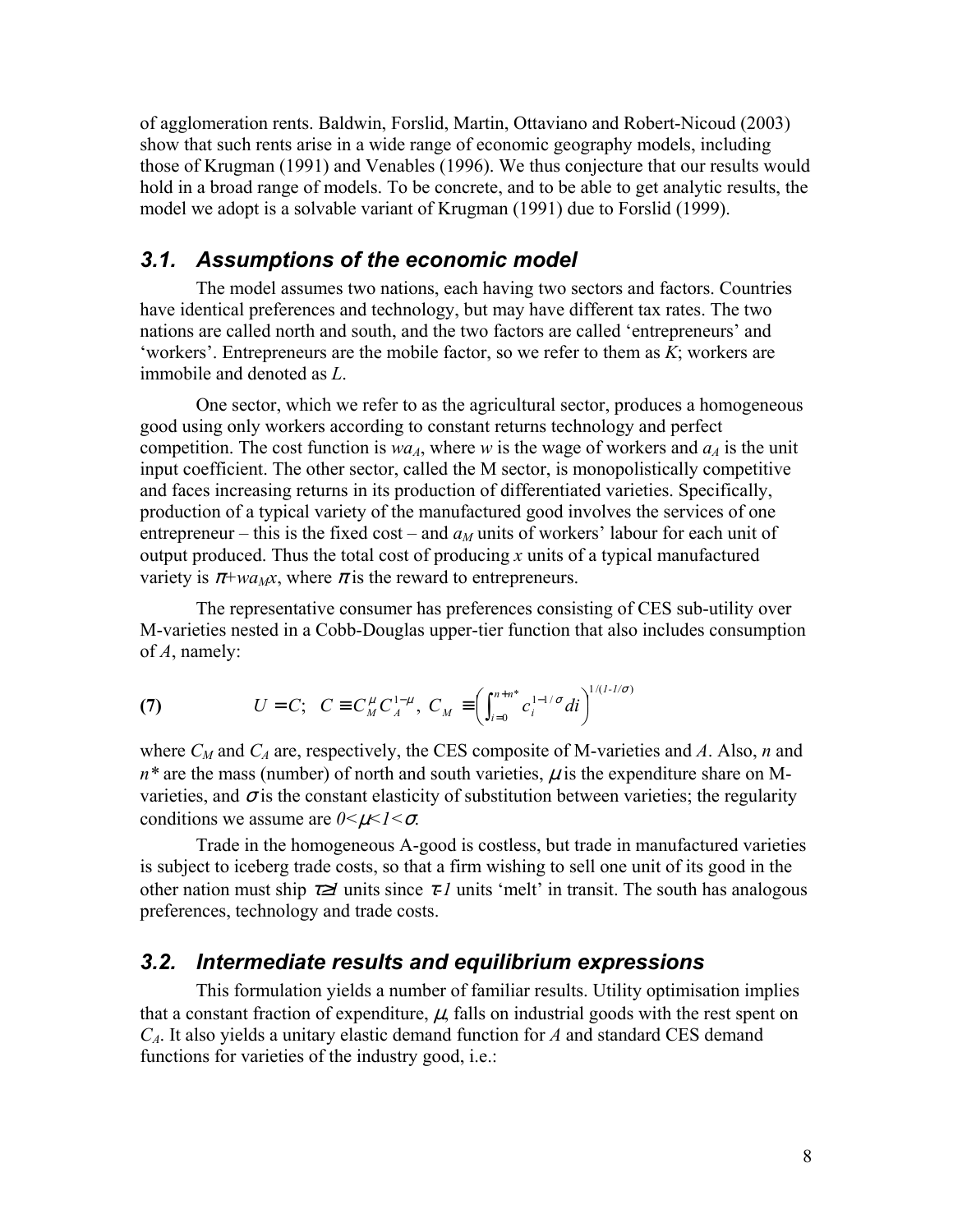(8) 
$$
c_j = \frac{p_j^{-\sigma}}{\int_{i=0}^{n+n^*} p_i^{1-\sigma} di} \mu E, \qquad C_A = (1-\mu)E/p_A
$$

where  $p_i$  is the price of a typical variety *j*,  $p_A$  is the price of the homogenous good, and *E* is northern consumption expenditure. The south has analogous demand functions.

On the supply side, free trade in *A* equalises the price of *A* across nations and thus (via perfect competition and constant returns) equalises the wage rates of workers in both nations provided only that both countries produce some  $A - a$  condition that hold as long as  $\mu$ <sup> $\lt$ </sup>/ $\frac{1}{2}$ .<sup>5</sup> Thus trade in *A* equalises the wages of *L*, and taking southern *L* as numeraire, we have  $p_4 = w = w^* = 1$ .

With monopolistic competition, optimising M-firms engage in 'mill pricing', so north-based firms charge a consumer price equal to  $a<sub>M</sub>/(1-1/\sigma)$  in their local market and  $\tau a_M/(1-1/\sigma)$  in their export market; southern firms set prices in an analogous fashion. Mill pricing also implies that operating profit is just  $1/\sigma$  times sales. Using (8) and noting that an entrepreneur's reward is the operating profit of her variety, we have that the nominal reward to human capital (entrepreneurs) is:

(9) 
$$
\pi = bB \frac{E^w}{K^w}; \quad B \equiv \frac{s_E}{\Delta} + \phi \frac{1 \cdot s_E}{\Delta^*}, \quad \Delta \equiv \phi + s_K (1 - \phi), \quad \Delta^* \equiv 1 - s_K (1 - \phi), \quad b \equiv \frac{\mu}{\sigma},
$$

where  $E^w$  and  $K^w$  are the level of world expenditure and world endowment of entrepreneurs, respectively,  $s_E$  is the north's share  $E^w$ ,  $s_K$  is the north's share of the world endowment of entrepreneurs (human capital), and  $\phi = \tau^{1-\sigma}$  measures trade openness;  $\phi$  is a mnemonic for the 'free-ness', or phi-ness, of trade, with trade getting freer as  $\phi$  rises from  $\phi$ =0 with prohibitive trade barriers, to  $\phi$ =1 with free trade. Here we have used the fact that because each differentiated variety requires one unit of *K*, the north's share of world *K* is identical to the share of all varieties that are produced in the north. The expression for the southern reward to entrepreneurs, viz.  $\pi^*$ , is  $bB^*E^w/K^w$  with  $B^* = \phi_{E}/\Delta + (1 - s_E)/\Delta^*$ .

As an aside, observe that the *B*'s show how the stabilising force, the so-called local competition effect, works in this model. As more of the mobile factor moves to the northern market, the number of north-based varieties in competition for northern expenditure rises and the number of south-based varieties in competition for southern expenditure falls. Holding constant the relative market sizes (i.e.  $s_E$ ), this tends to lower  $\pi$ and raise  $\pi^*$ . Thus a shift in firms from south to north generates forces that tend to correct the initial delocation. For example, starting at the symmetric outcome, total differentiation of *B*, taking  $s_E$  as given, implies  $\pi$  falls by  $-2(1-\phi)^2/(1+\phi)^2$  and by symmetry,  $\pi^*$  rises by  $2(1-\phi)^2/(1+\phi)^2$ . Freer trade weakens this stabilising force with its strength falling at approximately the square of the rate of opening.

<u>.</u>

<sup>&</sup>lt;sup>5</sup> Showing this involves intermediate results derived below, but anticipating them, we note that world expenditure on  $C_A$  is  $(1-u)E^w$  and this must exceed the small nation's ability to make A; taking the south as the small nation it has  $(1-s_L)L^w$  to make A (s<sub>L</sub> is north's share of world labour), so since  $E^w = L^w/(1-b)$ , where b= $\mu/\sigma$ , the no specialisation condition is  $(1-\mu)>(1-s_L)(1-b)$ . Since  $s_1 > \frac{1}{2}$  by supposition and b<1,  $\mu$  $\geq$   $\frac{1}{2}$  is a sufficient condition.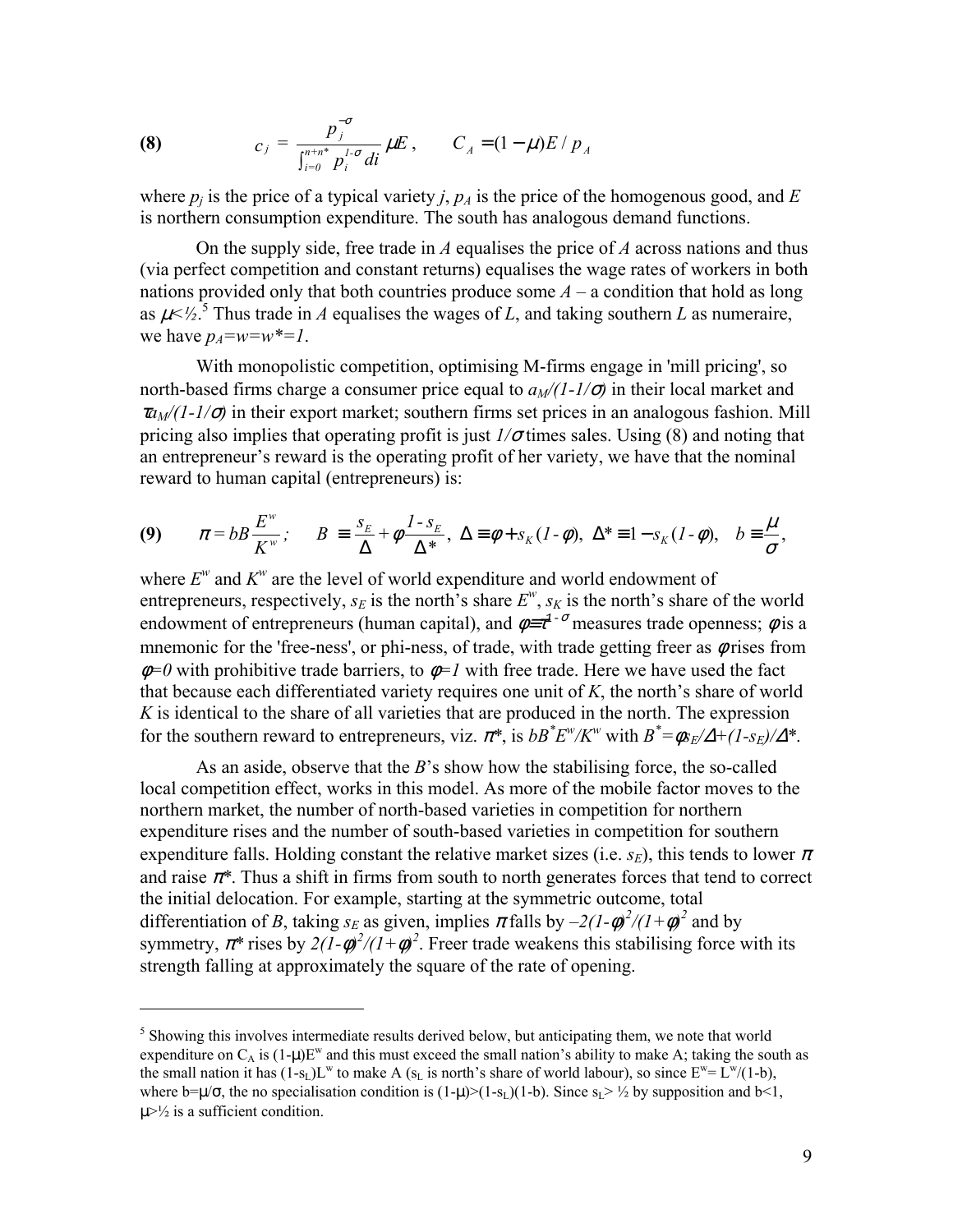Entrepreneurs move to the region that affords them the highest level of utility, i.e. the highest post-tax real reward. As usual in models with agglomeration forces, this means there will be two types of outcomes: interior equilibria where the northern share of world capital – what we call  $s_K$  – is such that  $0 \le s_K \le 1$  and post-tax rewards are equalised, and core-periphery (CP) outcomes, where  $s_K = 1$ , or  $s_K = 0$ , and the post-tax reward is higher in the 'core' nation. This paper focuses on the CP outcomes, in particular on the core-in-the-north outcome. The location condition for this outcome is:

$$
(10) \quad \frac{1-t}{1-t^*} \Omega^c \ge 1; \qquad \Omega^c \equiv \frac{\pi/P}{\pi^* / P^*} \bigg|_{s_K = 1}, \quad P \equiv \Delta^{-a}, \quad P^* \equiv (\Delta^*)^{-a}, \quad a \equiv \frac{\mu}{\sigma - 1}
$$

where *P*'s are the perfect price indices corresponding to (7) and  $\Omega$  is the 'agglomeration rent'.<sup>6</sup>

Inspection of the price indices shows how forward linkages work in this model. When entrepreneurs move from, say, south to north, they increase the share of all varieties made in the north. Since consumers bear the cost of trade, this factor movement makes life cheaper in the north and this, in turn, tends to make the north more attractive to the mobile factor. At the symmetric equilibrium, for instance a small south to north movement of industry lowers the  $P/P^*$  ratio by  $a(1-\phi^2)/\phi^{1-a}$ , this destabilising effect gets stronger with increases in the share of expenditure on industry  $\mu$  and the operating profit margin  $1/\sigma$ , but it gets weaker as trade costs fall.

World expenditure is the sum of worker income,  $L^w$ , plus all entrepreneurs' income. Because total spending on manufactured goods is  $\mu E^w$ , mill pricing implies that entrepreneurial income worldwide equals  $bE^w$  thus  $E^w = L^w/(1-b)$ .<sup>7</sup> Since the north's expenditure equals  $L + \pi r_K K^w$ , (9) implies that the north's share of world expenditure, i.e.  $s_E$  just equals  $(I-b)s_L+bBs_K$ , where  $s_L$  is the north's share of world labour.<sup>8</sup> For convenience, we choose units of labour such that  $L^w = (1-b)$ , so  $E^w$  is unity, and we choose units of *K* such that  $K^w = 1$ . Using the expression for *B* in (9), and gathering terms, we get the north's relative market size, i.e. its share of world expenditure, in terms of its share of workers,  $s_L$ , and its share of entrepreneurs,  $s_K$ :

(11) 
$$
s_E = \frac{(1-b)s_L + b(\phi/\Delta^*)s_K}{1 - b(1/\Delta - \phi/\Delta^*)s_K}
$$

1

For simplicity we work with nations that have equal labour endowments, so we take the north's share of the world labour endowment,  $s<sub>L</sub>$ , as equal to  $\frac{1}{2}$  here and in all subsequent expressions.

It is straightforward to show that the relative size of the northern market increases as its shares of workers and entrepreneurs rise. Expression (11) sheds light on how backward linkages function in this model. The movement of some of the mobile factor to

<sup>&</sup>lt;sup>6</sup> The location condition for an interior equilibrium is  $(1-t)\Omega/(1-t^*)=1$  with Ω evaluated at  $0 \lt s_K \lt 1$ , and for the core-in-the-south outcome it is  $(l-t)Q(l-t^*) < 1$  with  $\Omega$  evaluated at  $s_K=0$ .

Using (9) and its southern equivalent,  $K^w[\pi_{K}+\pi^*(1-s_K)]=bK^w$  since  $Bs_K+B^*(1-s_K)=1$ .<br><sup>8</sup> That is  $s = E(E^w - I/(I^w/(I - k)) + (AB(E^w/k^w))e^{-K^w/k^w}$  which simplifies to the sympession

That is,  $s_E \equiv E/E^w = L/(L^w/(1-b)) + (bB(E^w/K^w)s_K K^w/E^w$ , which simplifies to the expression in the text.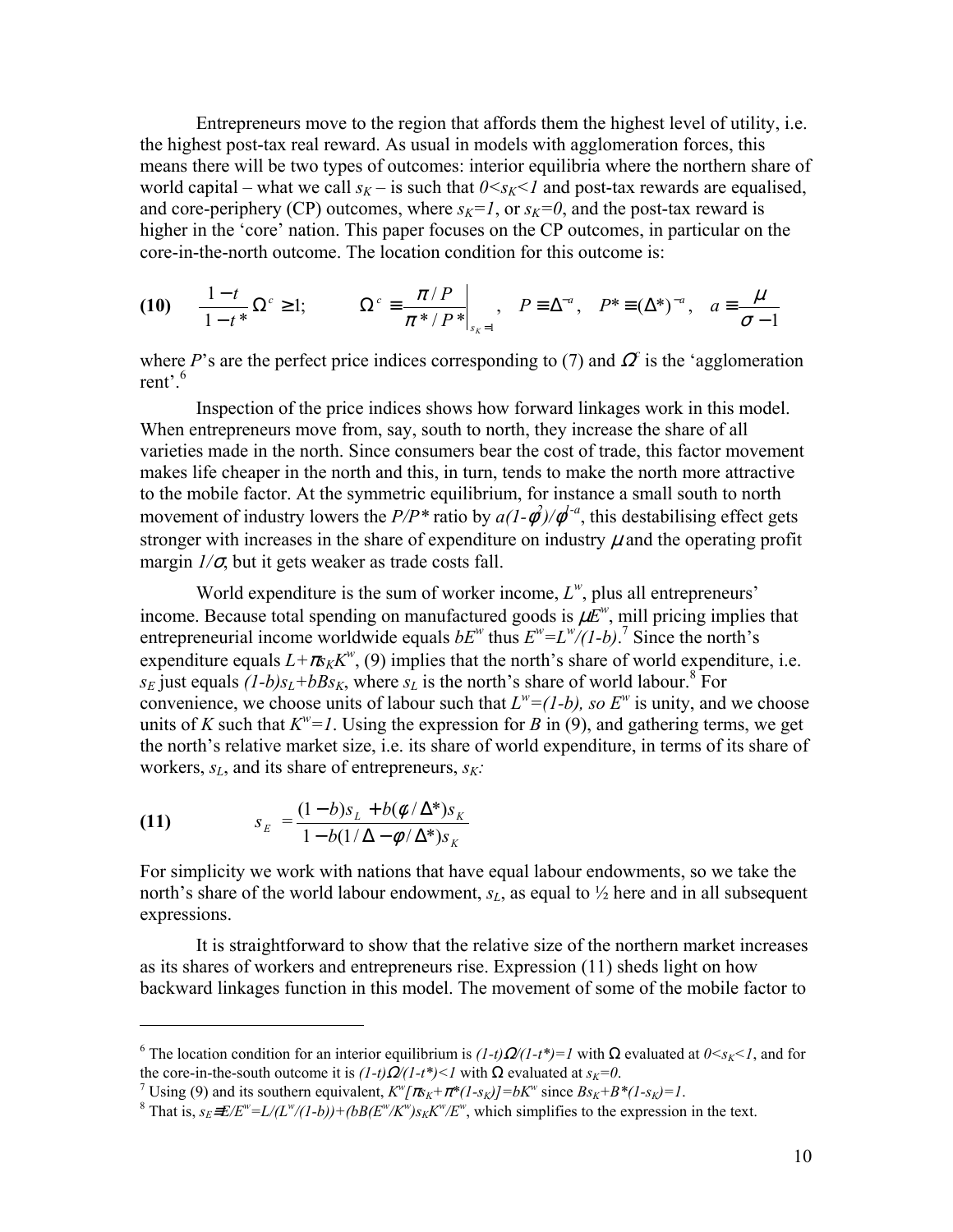the northern market makes the northern market bigger and, due to the home-market effect, this in turn tends to make the northern market more attractive to entrepreneurs. The amount of 'expenditure shifting' (i.e.  $ds_E$ ) that comes with a small shift in production (i.e.  $ds_K$ ), is  $4b\phi/(1+\phi)/[1-b(1-\phi)/(1+\phi)]$  at the symmetric point. This destabilising effect becomes stronger with increases in the share of expenditure on industry  $\mu$  and the operating profit margin *1/*σ.

Because the strength of the stabilising local competition effect falls roughly with the square of trade freeness, while the strength of the backward and forward linkages rise roughly linearly with trade freeness, the symmetric outcome is stable when trade is sufficiently closed. Moreover, there is a level of freeness, called the break point, at which the symmetric outcome becomes unstable. If trade is freer than the break point, a symmetric dispersion of industry is not stable. Moreover, similar reasoning implies that there is a level of trade openness, called the sustain point, beyond which full agglomeration of all industry in one region is stable. With symmetric regions, these points are:

(12) 
$$
\phi^B = \left(\frac{1-a}{1+a}\right)\left(\frac{1-b}{1+b}\right), \qquad \phi^S: 1 = \frac{2\phi^{1-a}}{(1+b)\phi^2 + (1-b)}
$$

where *B* and *S* indicate the break and sustain levels of φ. As usual, we cannot solve explicitly for the sustain point since *1-a* is potentially a non-integer power. If full agglomeration is to be avoided with infinite trade costs – this is what Fujita, Krugman and Venables (1999) call the 'no-black-hole condition' – the breakpoint must be positive and this in turn requires  $a > 1$  since  $b > 1$  given our assumption that  $0 \le \mu \le 1 \le \sigma$ . We limit ourselves to parameter constellations that respect this condition.

Since the  $\phi^S < \phi^B$  (see Forslid and Ottaviano, 2002 for an analytic proof), a gradual freeing up of trade flows will, in the presence of perfect capital mobility, eventually lead to full agglomeration of all industry in one nation. In this paper, we are concerned with tax competition when industry is already agglomerated in one nation, so we henceforth limit ourselves to  $\phi > \phi^B$ .

#### **3.2.1. Bell-shaped agglomeration rent**

Agglomeration forces in our model imply that *K*'s real reward includes a locationspecific agglomeration rent. That is, entrepreneurs located in the north are not indifferent between locations; they strictly prefer the north and would thus be willing to bear a higher tax in order to be in the north. As it turns out, this is bell-shaped in trade openness. Intuition for this is simple. When trade is impossible, agglomeration is not really possible since firms cannot serve both markets from a single location. When trade is completely free, agglomeration is useless since location is irrelevant. Thus it is at intermediate values of openness – where agglomeration is both feasible and useful – that the importance of agglomeration is greatest.

More precisely, the agglomeration rent is: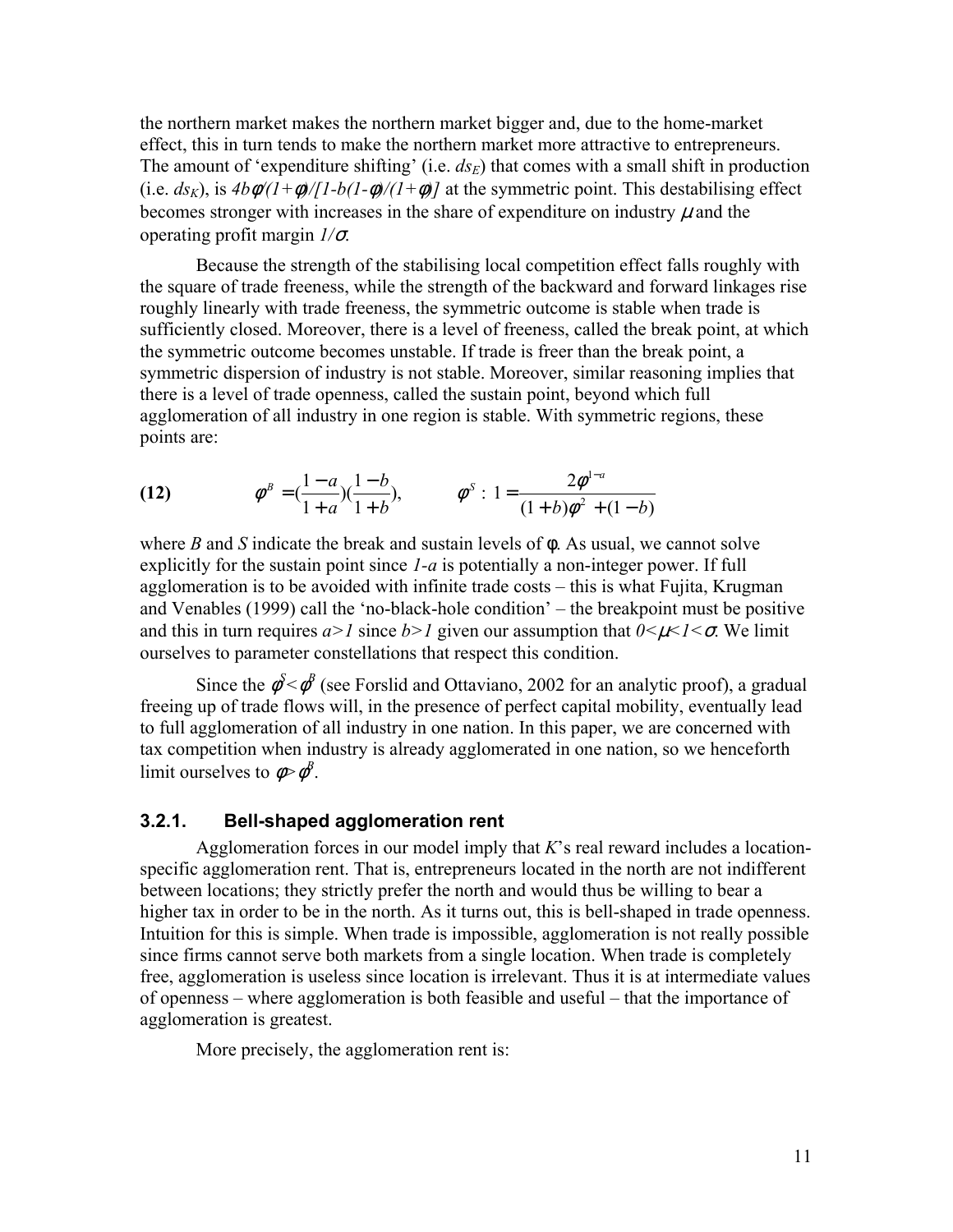(13) 
$$
\Omega^c = \frac{\pi/P}{\pi^* / P^*}\bigg|_{s_k=1} = \frac{\phi^{1-a}}{1 - (1 - \phi^2)(1 + b)/2}
$$

where this is found by using  $s_k=1$  in (9) and (10). Five aspects of this ratio are important for what follows. First, the ratio is unity when trade is perfectly free  $(\phi=1)$ , and it gets very negative as trade free-ness drops towards zero. The second point is that the agglomeration rent is bell-shaped, i.e. increasing in  $\phi$  when trade is relatively closed yet decreasing in φ when trade is relatively open. To see this, we log differentiate (13):

(14) 
$$
\frac{d\Omega^c/\Omega^c}{d\phi/\phi} = (1-a) - \frac{\phi(1+b)}{1-(1-\phi^2)(1+b)/2}
$$

Since the first right-hand term must be positive by the no-black-hole condition, the second term is increasing in  $\phi$  and is zero at  $\phi=0$ , the derivative is clearly positive up to some critical value of  $\phi$  and after this it is negative. Solving (14), the top of the bell is at:

(15) 
$$
\phi^{\max} = \sqrt{\left(\frac{1-a}{1+a}\right)\left(\frac{1-b}{1+b}\right)}
$$

This expression is increasing in agglomeration forces as measured by '*a'* and '*b'*. The fourth point, which also follows directly from the definition of agglomeration forces and in any case is easily shown, is that the maximum  $\Omega^c$  increases in the agglomeration forces. The final point concerning the agglomeration rent is obvious, but greatly eases the analysis when we model tax competition explicitly;  $\Omega^2$  does not depends upon taxes, only on trade costs and parameters.

### *3.3. No tax equilibria*

As a guide to intuition, we first solve the model when both tax rates are zero. In solving the model, the key variable is the division of the mobile factor *K* between north and south. There are two generic types of equilibria: interior equilibria where  $\Omega = I$  and  $0 \le s_K \le 1$ , and corner solutions, where  $\Omega > 1$  and  $s_K = 1$ , or  $\Omega \le 1$  and  $s_K = 0$ . In the economic geography literature, these corner solutions are called core-periphery outcomes. Not all types of equilibria exist for all levels of openness and not all are stable even when they do exist.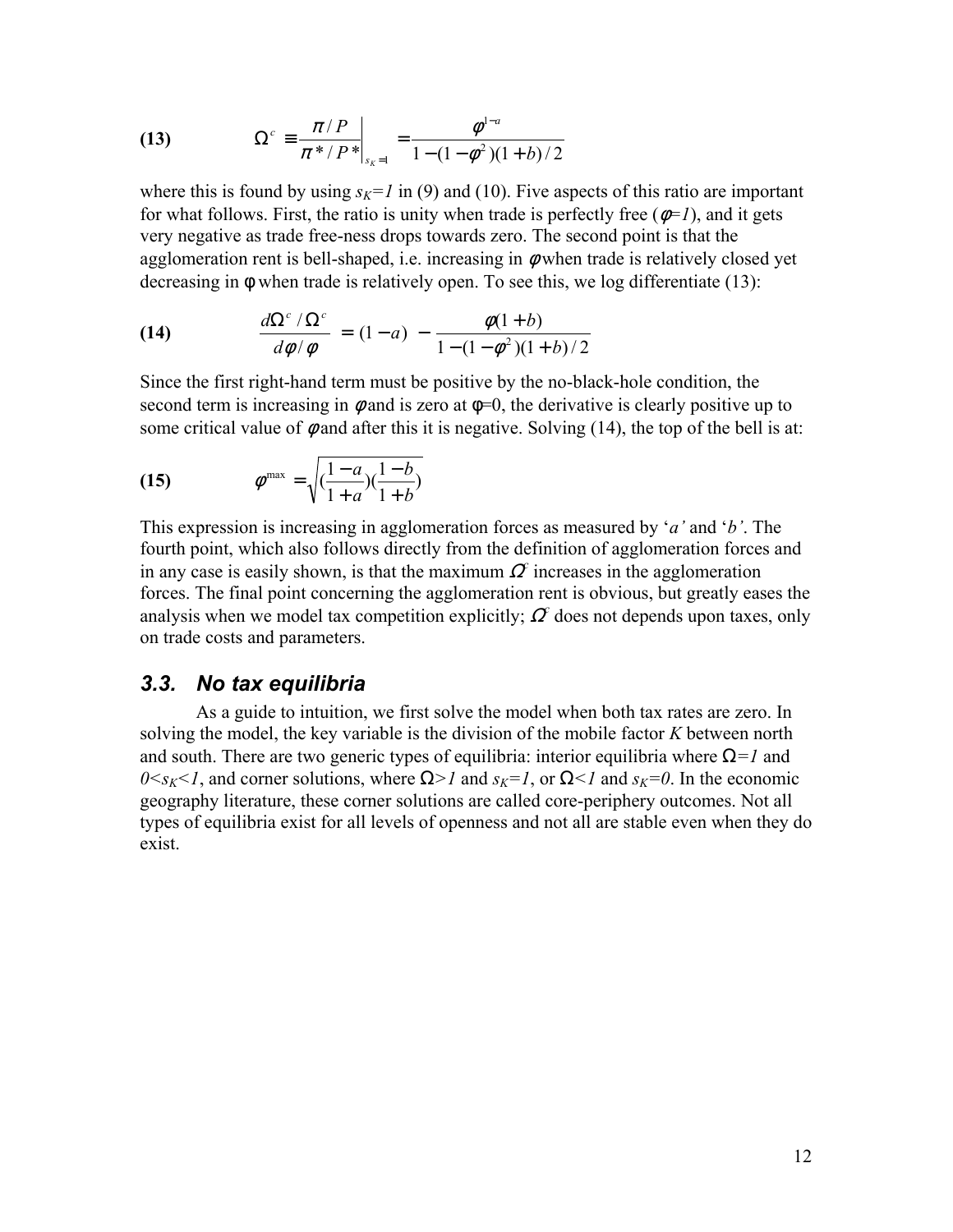**Figure 3: The 'tomahawk' diagram** 



The various possibilities are summarised in Figure 3. This diagram plots  $s_K$ against the free-ness of trade  $\phi$  and shows the equilibria with bold lines (solid lines for stable equilibria and dashed lines for unstable equilibria). For  $\phi \leq \phi^S$ , the symmetric outcome  $s_K = \frac{1}{2}$  is the only equilibrium and it is stable given the definition of the break point  $\phi^B$  and the fact that  $\phi^S < \phi^B$ . For  $\phi > \phi^B$ , there are three equilibria: symmetry  $(s_K = \frac{1}{2})$ , the core in the north  $(s_K=1)$ , and the core in the south  $(s_K=0)$ . However, by definition of the break point  $\phi^B$ , only the core-periphery equilibria are stable. Finally, for  $\phi^S < \phi < \phi^B$ , there are five steady states. Two are core-periphery outcomes and are stable, two are interior asymmetric equilibria and are unstable, and the last one is the symmetric outcome, which is also stable. When distance has no meaning, i.e.  $\phi = I$ , the location of production is not determined, so any  $s<sub>K</sub>$  is an equilibrium. It is important to note that welfare is higher in the region with the 'core' since its cost of living is lower (consumers in the core avoid trade costs that consumers in the periphery must pay).

## **4. THE TAX GAME**

The tax competition literature assumes that governments value tax revenue for one of two reasons. If the government is benevolent, tax revenue is used to finance public goods and the government cares about revenue since consumers like such goods. If the government is modelled as a 'Leviathan', i.e. it does not maximise social welfare, the government's objective is either to maximise the size of the state or to maximise its own utility, which may in turn depend on the probability of its re-election and its own wasteful consumption. In both the benevolent case and the Leviathan case, the government's objective is increasing in revenue and decreasing in the tax rate *per se*, but since the tax rate affects revenue, the total derivative of the objective with respect to the tax rate has an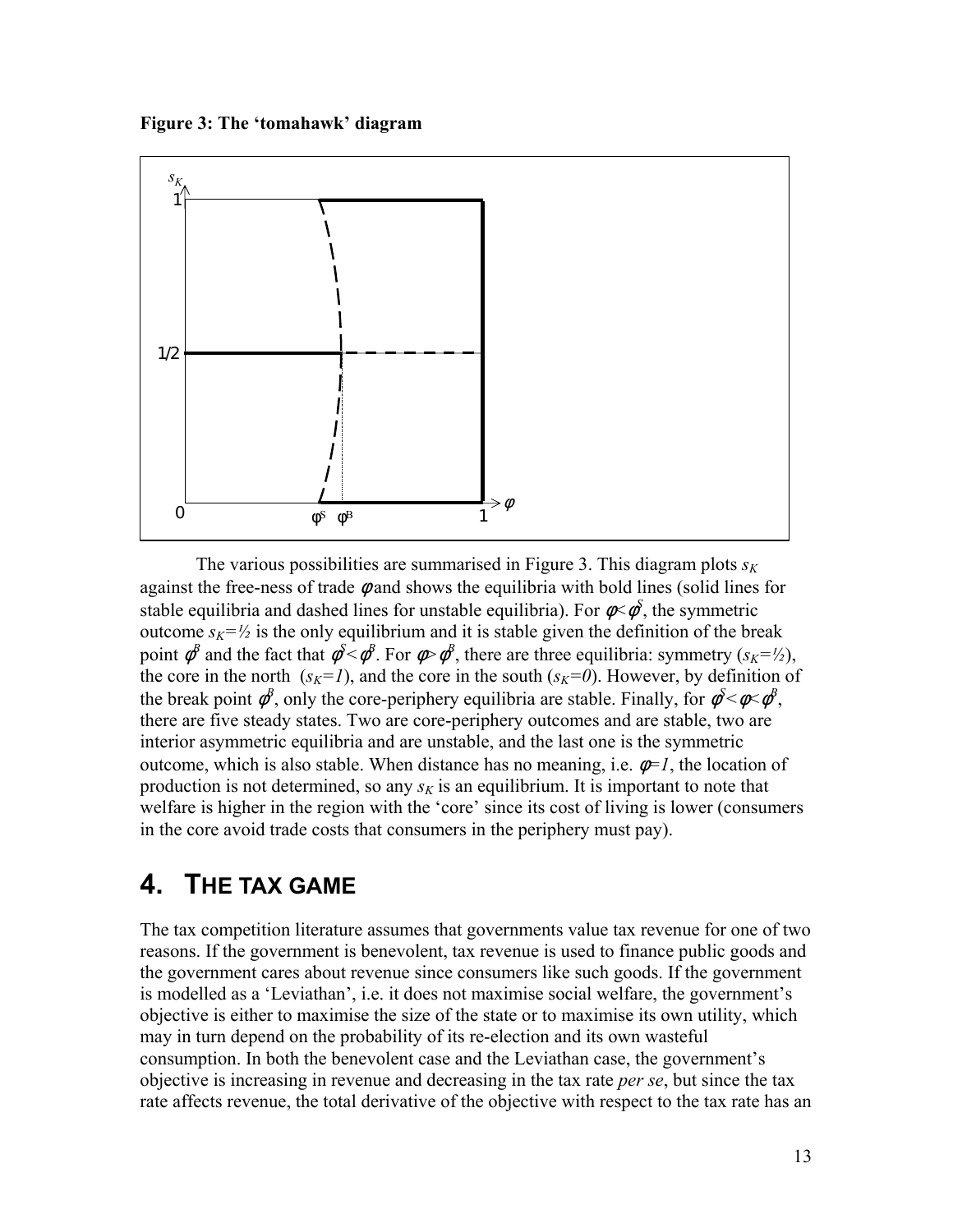ambiguous sign. Indeed, the objective function has to be concave in the tax rate to get an interior solution when capital is immobile.

To focus on fundamentals and to avoid lengthy asides on political economy issues, we work with a reduced-form government objective function. This function is meant to capture the essential trade-off that is at the heart of any tax competition model – governments' desire to have high tax revenue but low tax rates. Specifically:

(16) 
$$
W = W[G, t]; \t W_G > 0, G = tY, Y \equiv wL + \pi K
$$

where *G* is tax revenue and '*t*' is the tax rate; we assume that *W* is everywhere concave in  $t$  and increasing at  $t=0$  so that the unconstrained problem for a government has an interior solution. Finally, to reflect the commonly observed fact that richer societies tend to prefer higher levels of taxation and government spending, we assume that taxation is a luxury good in the sense that the '*t*' which maximises *W* is higher for the rich nation, i.e. the nation in which all industry is agglomerated. The southern government has an isomorphic objective function.

We are interested in the case where industrial activity is already completely agglomerated in the north and in our simple model this means that the south literally has no industry to begin with, i.e.  $s_K = 1$ . Specifically, we work with a three-stage tax game where the north (the nation that initially has the core) sets its tax rate '*t*' in the first stage, the south sets its rate '*t\**' in the second stage, and migration and production occur in the third stage. Clearly this structure maximises the ability of the south to engage in fiscal competition. The last stage yields an economic outcome that is described by the equilibrium conditions laid out above, so we turn to the second stage.

In solving the second stage, it is important to note that the southern objective function is discontinuous given the lumpiness of the underlying economy. If the south chooses a sufficiently high tax rate, no industry/entrepreneurs will move from north to south; southern tax revenue is then just  $t^*L^*$ . If, however, the south chooses a tax rate low enough to attract all industry, i.e. to capture the core, it has a higher tax base and thus higher revenue for any given tax rate, namely  $t^* (L^* + \pi K^w)$ .

The first task is thus to find the threshold southern tax rate below which all firms will want to delocate from the north to the south. This 'break-point tax rate' – what we call  $t^{*b}$  – is defined as the southern tax rate that would make a north-based firm just indifferent to moving south when all other firms were in the north. Thus,  $t^{*b}$  solves what we call the "no delocation condition":

(17) 
$$
(1-t^{*b}) = \Omega^{c}(1-t)
$$

Plainly,  $t^{*b}$  depends upon *t* and  $\Omega^c$  directly, with  $t^{*b}$  rising with *t* and falling with  $\Omega^c$ .

Figure 4 illustrates the discontinuous problem facing southern tax setters in the second stage. The vertical axis shows the metric for the government's objective function (euros) and the horizontal axis plots the southern tax rate *t\**. The top bell-shaped curve is the southern objective function when the core has delocated to the south. The lower bellshaped curve is the southern objective function when the core remains in the north. Taking *t* as set in stage one, we find the optimal southern tax rate by comparing the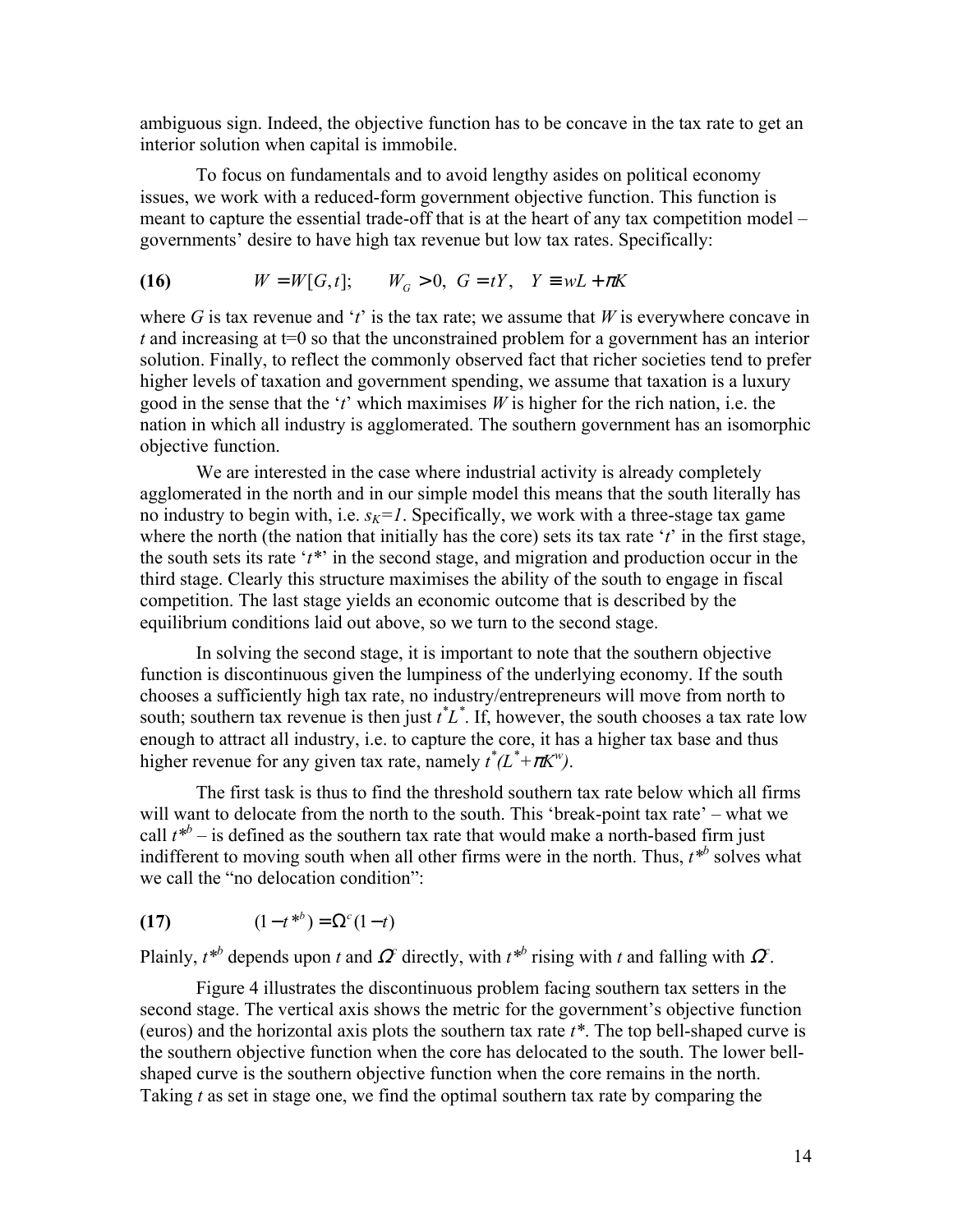optimal *t \** from the two cases. If the distribution of industry remains unchanged, i.e. the core stays in the north, the southern government is unconstrained by its desire to have the core, so it chooses  $t^*$  equal to  $t^*$  as shown in the diagram.



**Figure 4: Second stage problem for southern government** 

The south's alternative is to set its rate low enough to 'steal' the core. Here the southern government's objective function is the upper bell-shaped curve, and in this case,  $t^*$  must be constrained to be no higher than  $t^{*b}$  – otherwise the core would stay in the north – and since the objective is increasing in *t\** at this point, if the south decides to steal the core, it would set its rate at  $t^{*b}$ .

As noted,  $t^{*b}$  depends upon the tax rate set by the northern government in the first stage. Figure 4 shows two possibilities. When the north chooses a high tax rate, say *t"*, then  $t^{*b}$  is also high; for example, at the level marked as  $t^{*b}$  in the diagram. When the north chooses a low tax, say  $t^{\prime}$ ,  $t^{*b}$  is also low, for example at  $t^{*b'}$  in the diagram. As drawn, the southern government would lower  $t^*$  to  $t^{*b}$  – and thus steal the core – if the northern government had chosen *t"* in the first period but not if it had chosen *t'*. In other words, if the north sets a very low tax rate in the first stage, the south will find it unattractive to set its tax rate low enough to take the core.

Of course in stage one the northern government is aware of its influence over the south's decision in stage two. In the first stage the north will presumably want to set its rate such that the south will *not* find it worthwhile to "snatch" the core. What the north has to do, then, is to push its tax rate low enough so that the south is indifferent between its unconstrained optimum without the core and its constrained optimum with  $it - a$ situation illustrated in Figure 5. The top panel of the diagram reproduces the stage-two game for the south, and the bottom panel shows the north's first-stage problem.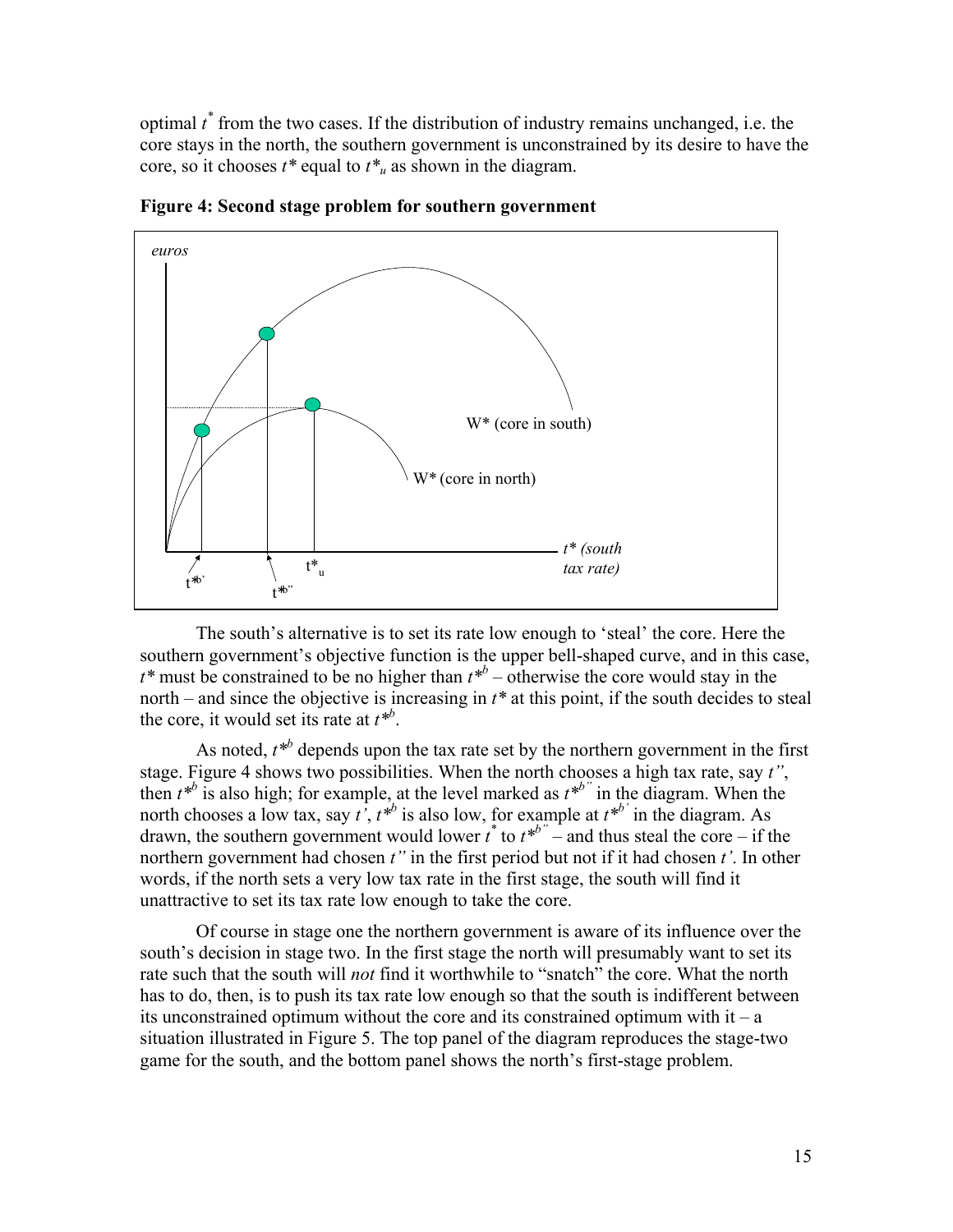If the north wants to hold on to the core, it must set its equilibrium tax rate such that the south does not want to deviate from  $t^*_{\mu}$ . This in turn requires the "no deviation" condition" to hold, that is:

(18) 
$$
t_e = 1 - \frac{1 - t^{*b}}{\Omega^c}
$$
 where  $t^{*b}$  s.t.  $W^* [t_u^* Y^p, t_u^*] = W^* [t_u^* Y^c, t_u^*] \equiv W_e^*$ 

where  $t_e$  is the north's equilibrium rate. Also,  $Y^p$  and  $Y^c$  are the south's income when it is, respectively, the periphery or core nation. Specifically,  $Y^p = L^w/2$  and  $Y^c = L^w/2 + \pi K^w$ .<sup>9</sup>

**Figure 5: First stage play** 

1



We must also check that the north actually prefers the tax rate it needs to keep the core, but since we assume  $s_L = \frac{1}{2}$ , this is easy. The north's 'with-core' and 'without-core' objective functions are the same as those for the south, so we can use the top panel of Figure 5 to conduct the analysis. In particular, if the north allowed the south to capture the core, the north would find itself in the same situation as the south does in equilibrium. Consequently, the level of its objective function would be equal to  $W_e^*$  in Figure 5. By contrast, when north plays *te* and keeps the core, the level of its objective function is higher than  $W_e^*$  because  $t_e$  exceeds  $t^{*b}$  and  $t^{*b}$  is defined as the tax level where a nation with the core would be indifferent to not having it. What all this goes to say is that the north will always "limit tax" the south when it has the core.

Plainly this "limit tax" game is akin to the equilibrium of a Stackleberg oligopoly game where the leader limit-prices a potential entrant. We turn now to studying the gap between the north's and the south's equilibrium tax rates.

<sup>&</sup>lt;sup>9</sup> Given (9) and our normalisation of  $E^w$  and  $K^w$  to unity,  $Y^c = (1+b)/2$  and  $Y^p = (1-b)/2$ .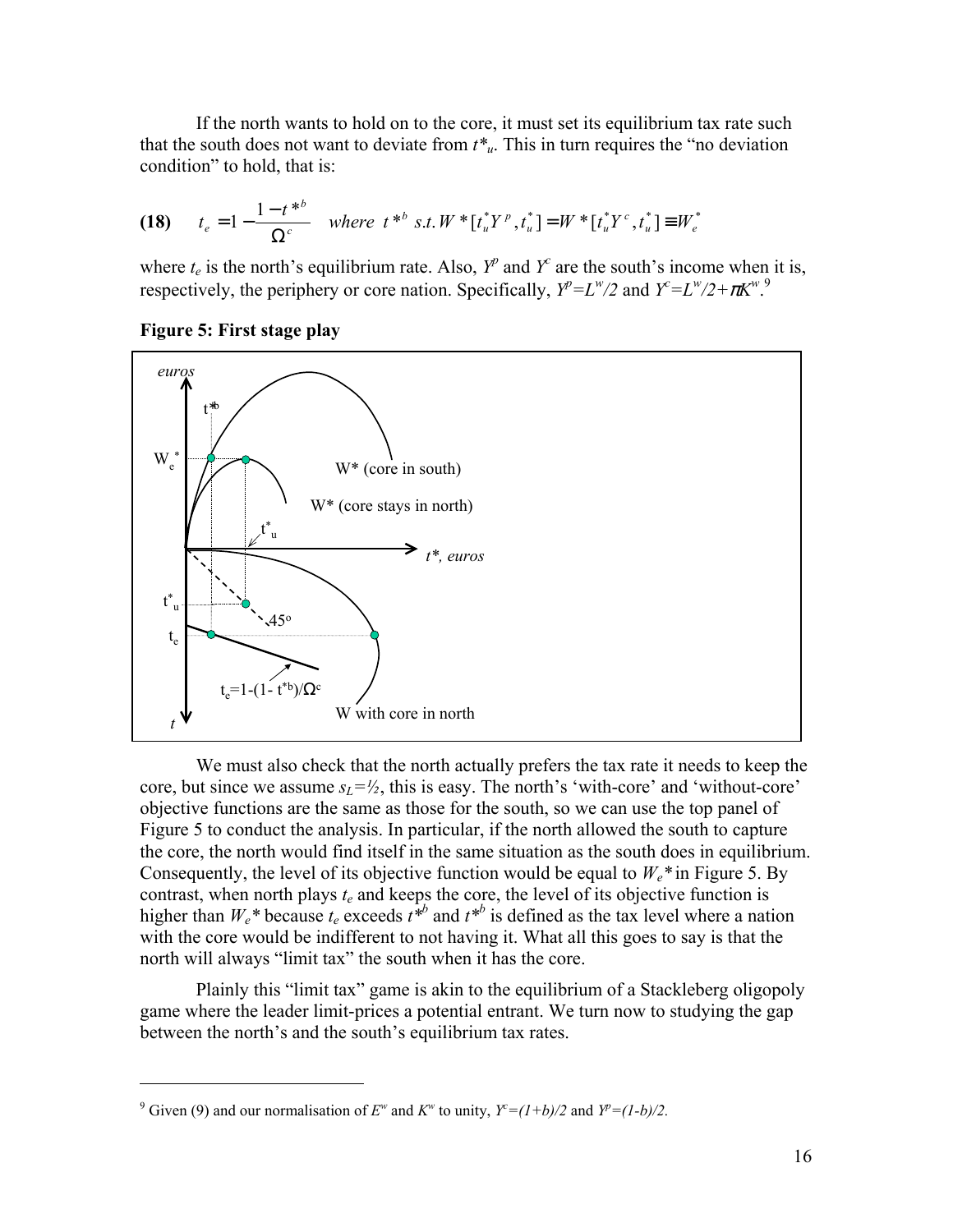### *4.1. Equilibrium tax gap*

The first point is that the equilibrium tax gap, i.e.  $t_e - t_{u}$ , is bell-shaped. Starting from a low level of openness, making trade freer first increases the gap, but then decreases it. The reason is plain. The south's equilibrium tax rate  $t^*$  and its deviation tax rate,  $t^{*b}$ , do not depend upon trade freeness since  $W^*$  does not. But taking a log approximation of the no-delocation condition, the north's rate  $t_e$  is approximately  $t^{*b}$  plus  $ln(\Omega^2)$ , and this means that the gap is bell-shaped since  $\Omega^2$  is bell-shaped. The maximum gap occurs at the  $\phi$  where  $\Omega^c$  is maximised, namely at  $\phi^{max}$  as given in (15).

Another easily established result is that when trade is almost perfectly free, the tax gap is negative, i.e. the core must have a lower tax rate in order to retain the core. In particular, since  $\Omega = I$  with  $\phi = I$ , the no-delocation condition implies  $t_e = t^{*b}$  and the nodeviation condition implies that  $t^{*b} < t^*u$ . These two points tell us that the tax gap is bellshaped and the right-most point of the bell is negative.

Comparing the absolute levels of the equilibrium tax rates over the full range of trade costs is more difficult since  $\Omega$  involves non-integer powers and the distance between  $t^{*b}$  and  $t^*$ <sub>u</sub> depends the functional form of W. To study this analytically, we adopt a specific functional form for the governments' objective function.



**Figure 6: Trade openness and international tax competition** 

#### **4.1.1. Specific functional forms**

Since the W function must be concave in the tax rate, we use the quadratic approximation for the north's objective function:

(19) 
$$
W = G - t^2 / 2
$$
;  $G = t(L + \pi K)$ 

and  $W^* = G^*-(t^*)^2/2$ . Using the steps described above, we get: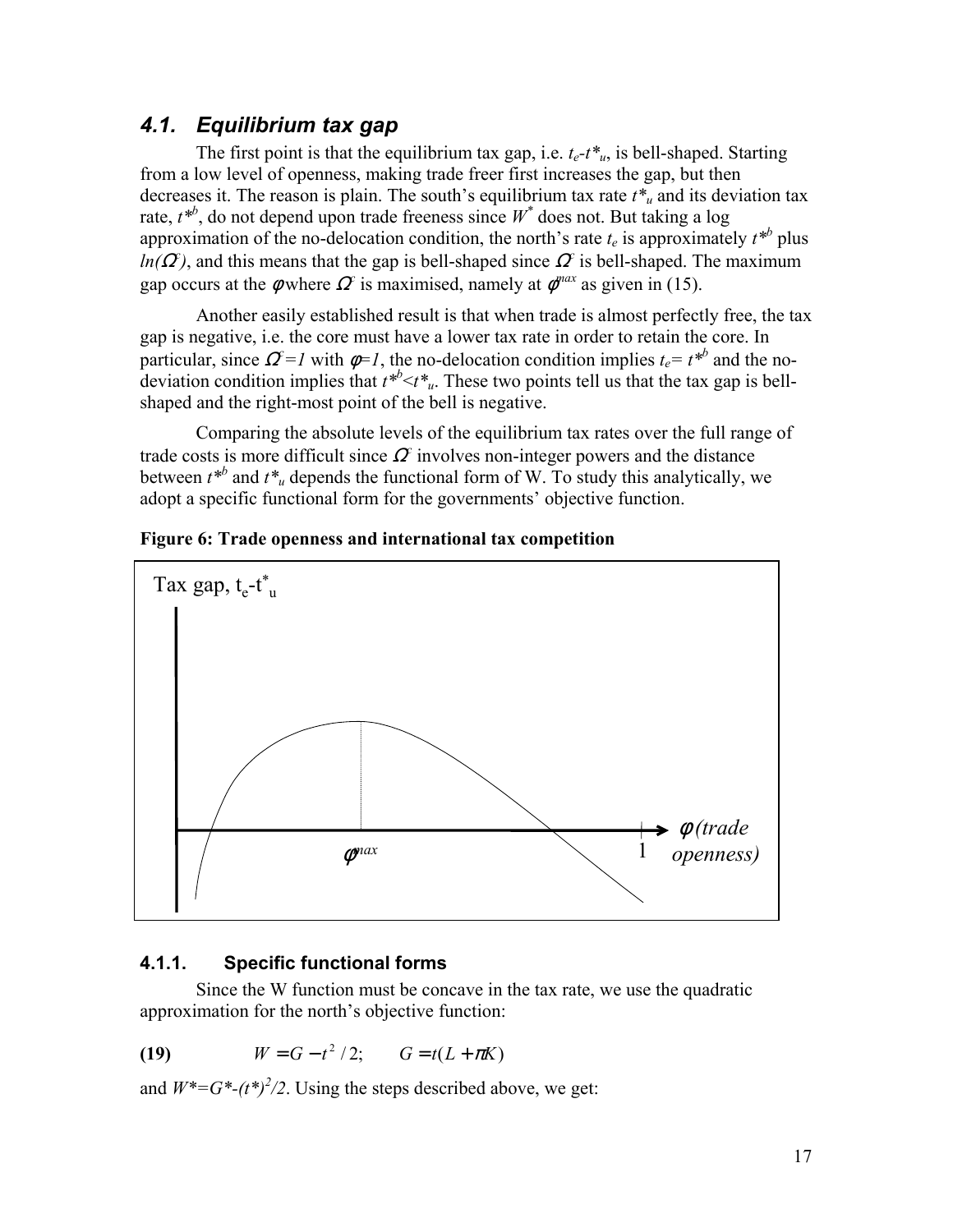(20) 
$$
t_u^* = \frac{1-b}{2}
$$
,  $t^{*b} = \frac{1+b}{2} - \sqrt{b}$ ,  $W_e^* = \frac{(1-b)^2}{8}$ ,  $t_e = 1 - \frac{(1-b)/2 + \sqrt{b}}{\Omega^c}$ 

Using this and (13), we have:

(21) 
$$
t_e - t_u^* = \frac{1+b}{2} - ((1-b) + 2\sqrt{b}) \frac{2 - (1-\phi^2)(1+b)}{\phi^{1-a}}
$$

While this north-south tax gap is bell-shaped as mentioned above, we cannot readily determine whether there are any levels of trade freeness for which the core has a higher tax rate, since  $\Omega^c$  involves the non-integer power, *1-a*.

What we can do is to show that the core will have a higher tax rate when agglomeration forces are strong enough. To this end, note that the strength of agglomeration forces is limited by the no-black-hole condition *a*≤*1*, so by setting *a=1* we consider the strongest allowable agglomeration forces. Moreover, the agglomeration rent is maximised at the level of openness given by (15). We thus plug  $a=1$  and  $\phi=\phi^{max}$  into (15) to find that  $\Omega$ <sup>*c*</sup> equals  $2/(1-b)$ . Using this result and the fact that  $\phi^{max}=0$  when  $a=1$ together with (21), the maximum tax gap can be written as:

(22) 
$$
t_e - t_u^* = \frac{\sqrt{b}(2\sqrt{b}-1)}{2} + \frac{1-b^2}{4} + \frac{b\sqrt{b}}{2}
$$

which is positive since  $b < l$ . Using the bell-shaped nature of the tax gap and the fact that it is positive at some level of  $\phi^{max}$ , we know that the connection between trade openness and the equilibrium tax gap looks like the curve shown in Figure 6.

Note that we would never find the north's rate higher than the south's if the unrestricted maximum of each region's objective function were the same. The point is simple. Because the south sets its rate at the unconstrained maximum, the northern government would never want to have a higher rate. This is why we had to assume that the summit of the top bell-shaped curve in Figure 4 was to the right of the bottom bellshaped curve.

### *4.2. Modifications of BCTM results*

The fact that the core nation has a higher tax rate suggests a number of results that are counter to those of the basic tax competition model (BTCM). Specifically:

Result 1 (trade costs matter): The equilibrium gap between the big and the small nations' tax rates depends upon the integration of goods markets as well as the mobility of capital (Ludema and Wooton, 1998).

Closer goods market integration raises the gap when markets are relatively closed, but reduces the gap when trade is relatively free.

Result 2: When agglomeration forces are sufficiently strong and capital is internationally mobile, we should observe a *positive* correlation between capital-labour ratios and tax rates, i.e. the industrialised regions should have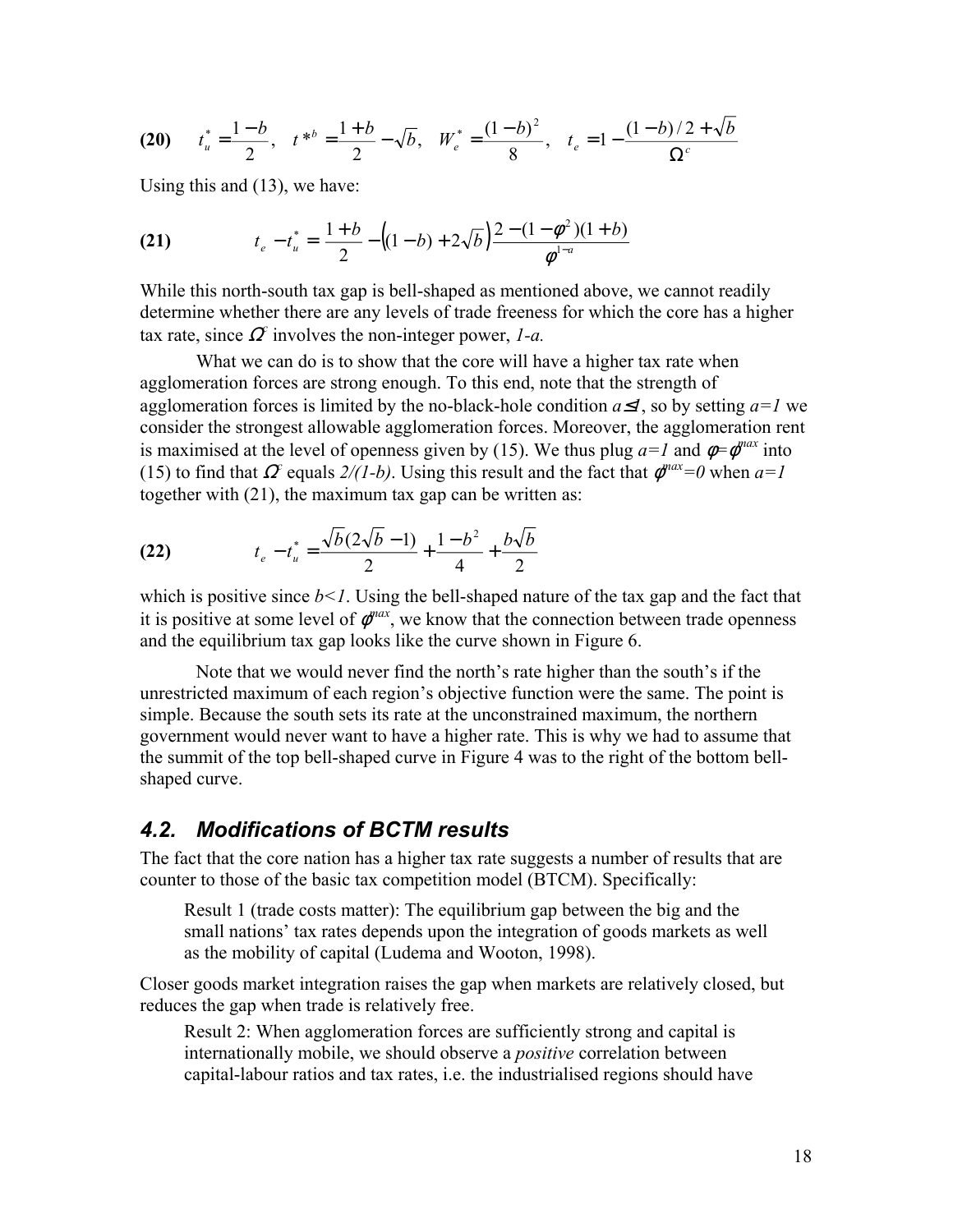higher tax rates other things equal. (The BTCM predicts a negative correlation.)

Result 3: When size is defined in terms of supplies of the immobile factor (as in the BTCM), international tax competition in the presence of agglomeration forces and capital mobile may lead same-sized nations to have different equilibrium tax rates.

In particular, when trade is sufficiently free, industry will agglomerate in one nation and that nation's government may tax capital at a higher rate without losing capital due to the presence of agglomeration rents. By contrast, the BTCM predicts same-sized-nations will have equal tax rates.

Stepping slightly outside the analysis above, we can suggest a further result. Starting with trade restricted enough to support the symmetric outcome (i.e.  $\phi < \phi^B$ , so  $s_k = \frac{1}{2}$ , but increasing the degree of openness, we would see the emergence of the coreperiphery outcome with the mobile factor flowing from south to north. Although a full analysis of this possibility would require detailed dynamic reasoning, we conjecture that we would see the high tax nation being an importer of capital. This contradicts the BTCM prediction.

#### **4.2.1. No capital mobility**

The main axis of investigation in the tax competition literature is the degree of capital mobility, so we consider the impact of perfect versus zero capital mobility on equilibrium tax rates. When there is no capital mobility, each region charges its unconstrained tax rate. Compared to the situation described above, this implies no change for the periphery region, but allows the core region to raise its tax rate (this can be seen clearly in Figure 5). In other words, the primary result of the BTCM – that tax competition leads to rates that are too low – is modified by the inclusion of agglomeration forces; tax competition and capital mobility lead only one of the two governments to be constrained in its choice of tax rates. In a 'lumpy' economy, only the core region needs to modify its taxes to keep the core. The south, which realises that the north will never let it win the core, sets its rate without regard to the northern tax rate. In other words, tax competition is a one-sided affair when agglomeration forces are important.

#### **4.2.2. No agglomeration forces**

In this model we can, in the limit, eliminate agglomeration forces and imperfect competition by allowing  $\sigma$  to get arbitrarily large. From (12) and the definitions of *a* and *b*, the break point level of trade free-ness limits to unity as  $\sigma$  approaches infinity. What this means is that the core-periphery outcome would never arise with positive trade costs, so the nations' incomes would be symmetric. Given (16), the equilibrium tax rates would be symmetric. Moreover, the spatial division of capital is a continuous variable at the symmetric outcome and since symmetry is stable without agglomeration forces, we would find that  $s_K$  responded negatively to northern taxation. This, of course, would put us back in the BTCM world where symmetric countries compete over capital. While working this possibility out thoroughly is beyond the scope of this paper, the logic of the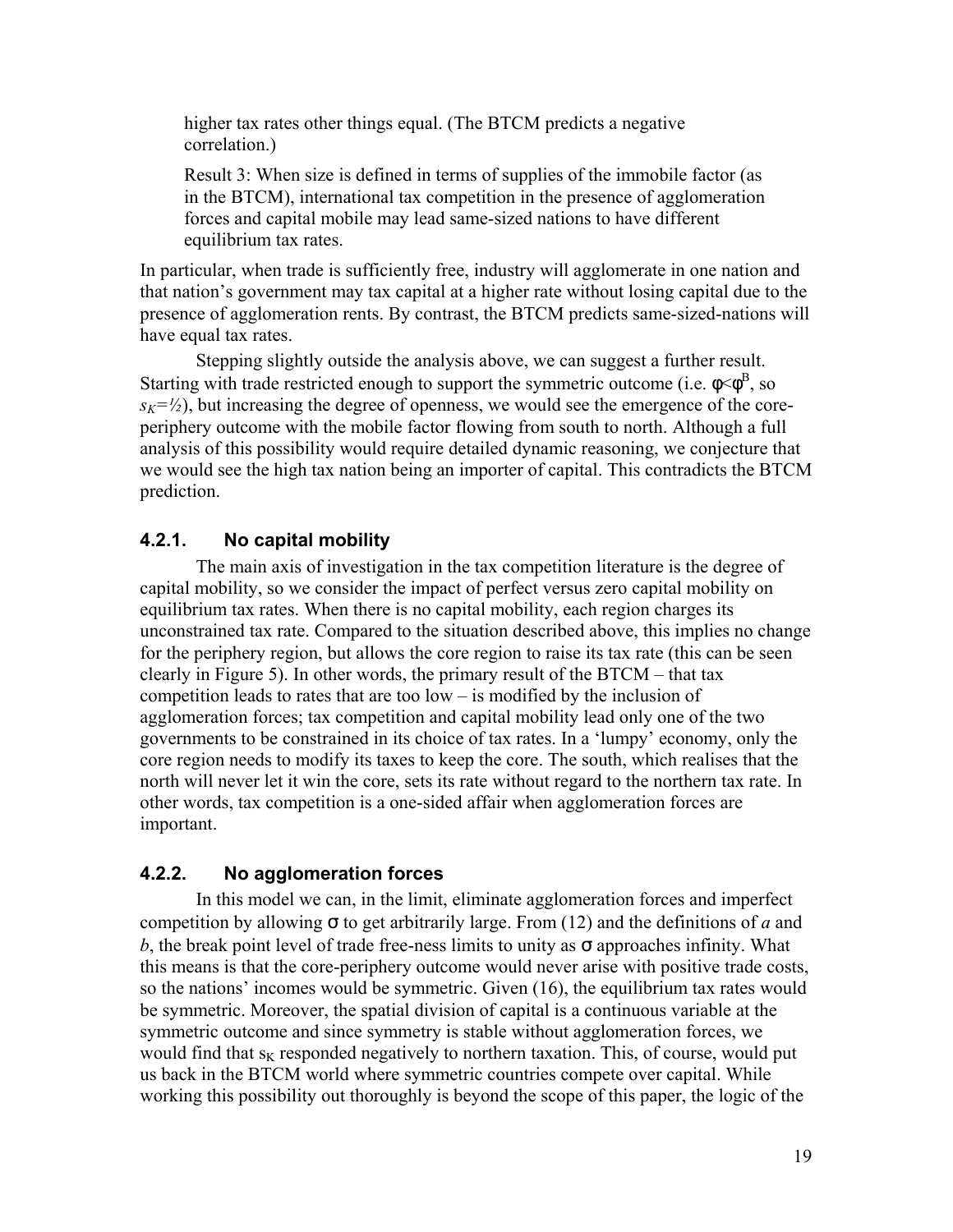BTCM suggest that the equilibrium tax rates would be below those that would be set without capital mobility.

## **5. TAX HARMONISATION**

As it turns out, this setup suggests that tax harmonisation has somewhat unexpected results. In the basic tax competition model, tax harmonisation basically entails a shift from a non-cooperative tax game to a cooperative tax game; Pareto improvement from the government's perspective follows by definition. In stark contrast, harmonisation makes one or both countries worse off when agglomeration forces are present.

To see this, consider first the most straightforward tax harmonisation scheme, i.e. adoption of a common rate that lies between the two initial rates, i.e.  $t_e$  and  $t_u^*$ . As it turns out, this split-the-difference harmonisation makes both the north and the south worse off as Figure 7 shows. First, note that this single rate,  $t_A$  in the diagram, would not lead to a shift in the core from the north to the south since with equal taxes, firms prefer to stay agglomerated in the north. Given that the south remains without industry, its loss follows directly from the fact that its pre-harmonisation rate was an unconstrained maximum. Losses for the north are similarly clear. Compared to the initial equilibrium, the harmonisation forces the north to lower its tax rate, when in fact it would have preferred to raise it.





A second possible candidate for the single-rate harmonisation would entail a rise in both nations' rates to something like  $t_c$  in the diagram. Here the north would gain (since its tax-competition constraint would be relaxed) but the south would lose for the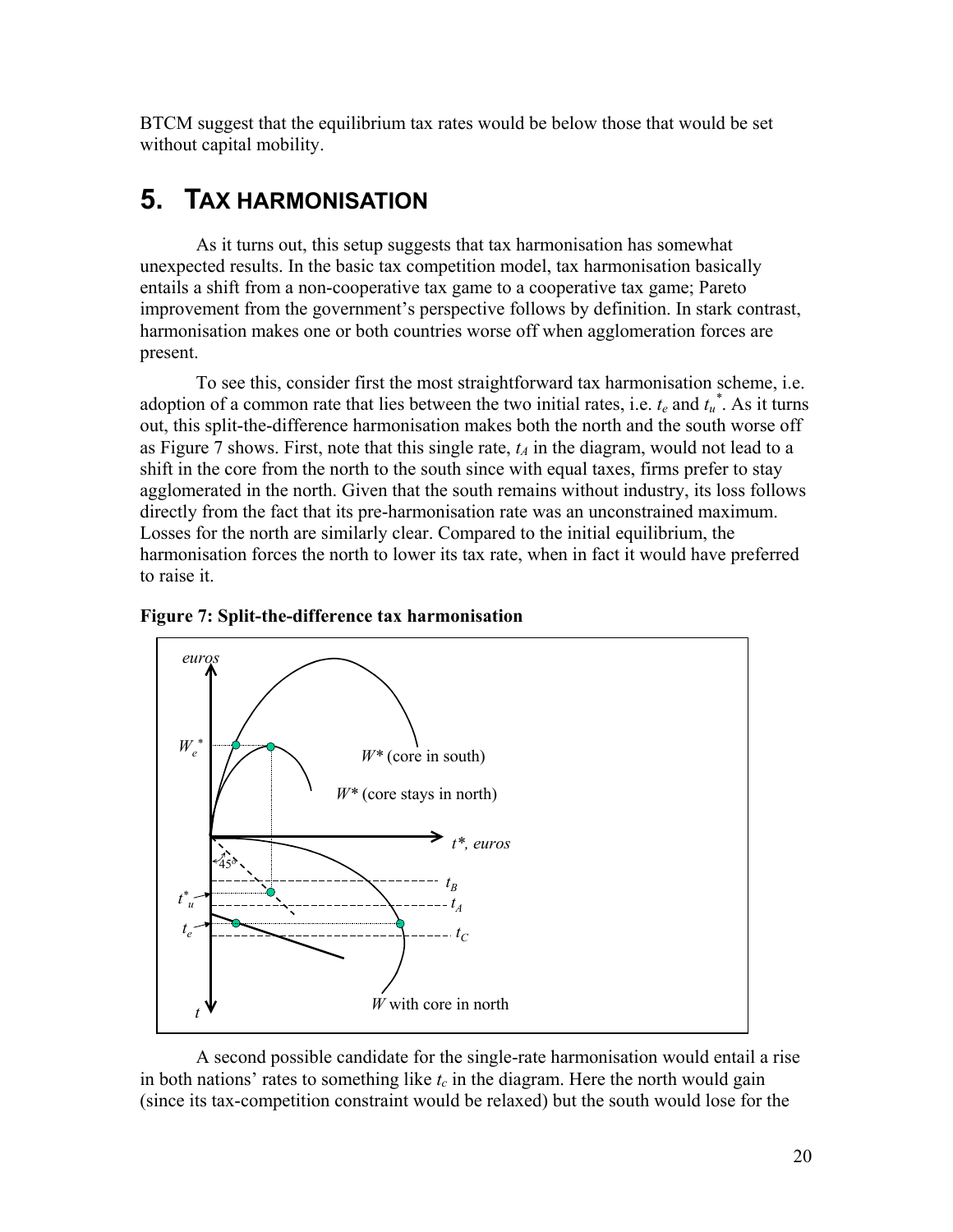reasons just mentioned; any change in the equilibrium southern rate lowers the south's welfare as measured by its government's objective function. Lowering both rates to something like  $t_B$  would make both governments worse off.

In our model, in contrast to the basic tax competition model, it is easy to understand why there is no single rate that nations could agree upon. In a lumpy world, tax competition is a rather one-sided affair. The tax rate of the core nation is constrained by competition, while that of the periphery nation is not. Consequently, there is no mutual gain to cooperation. To summarise:

Result 4: In contrast to the BTCM result, upward harmonisation of tax rates in the presence of capital mobility is not a Pareto improvement. In fact harmonising tax rates at any single level makes one or both nations worse off.

While the most straightforward tax harmonisation scheme would never be agreed to, there is a simple proposal that would be weakly Pareto improving from the government's perspectives, namely a simple tax floor set just below the equilibrium tax rate of the low-tax nation. The reasoning is straightforward. In order to dissuade the south from "stealing" the core in the limit tax game, the north must ensure that even if the south did get the core, it would be no better off than if it did not have the core. This, in turn, requires the north to base its rate on the off-equilibrium southern tax  $t^{*b}$ . And this despite the fact that the south ends up charging the higher rate  $t^*$ <sup>u</sup> in equilibrium. By setting the minimum just below the south's equilibrium rate, the minimum tax scheme rules out the off-equilibrium  $t^{*b}$  by fiat. Given this, the north can now base its rate on the higher equilibrium southern rate  $t^*$ <sup>u</sup>. This effectively relaxes a binding constraint on north's choice, so the tax-floor-scheme raises the level of the north's objective function. The scheme has, by construction, no impact on the south's situation. Thus:

Result 5 (tax-floor harmonisation): A tax floor set just below the lowest equilibrium tax rate improves the situation for the north without harming the south.

### **6. CONCLUDING REMARKS**

This paper looks at the impact of tighter goods market integration on international tax harmonisation and tax competition when agglomeration economies are significant. The presence of agglomeration forces makes the economy "lumpy" in the sense that industry tends to stay together, either all in one region or all in the other. The lumpiness also gives industrialized nations – the so-called core nations – an advantage over the less industrialized nations – the so-called periphery. Agglomeration forces mean that industry is not indifferent to location in equilibrium; tax issues apart, each industrial firm understands that it earns more in the core than it would in the periphery. Knowing this, core governments can tax their industry at a higher rate than the periphery can, as long as the rate is not too much higher. Indeed, we can think of the core government as engaging in a "limit tax" game in which it sets a tax rate sufficiently low to make the periphery government abandon the idea of trying to attract the core. Moreover, given that the core government will not let industry go, the periphery government can choose its rate unconstrained by considerations of attracting industry. The result of this is that tax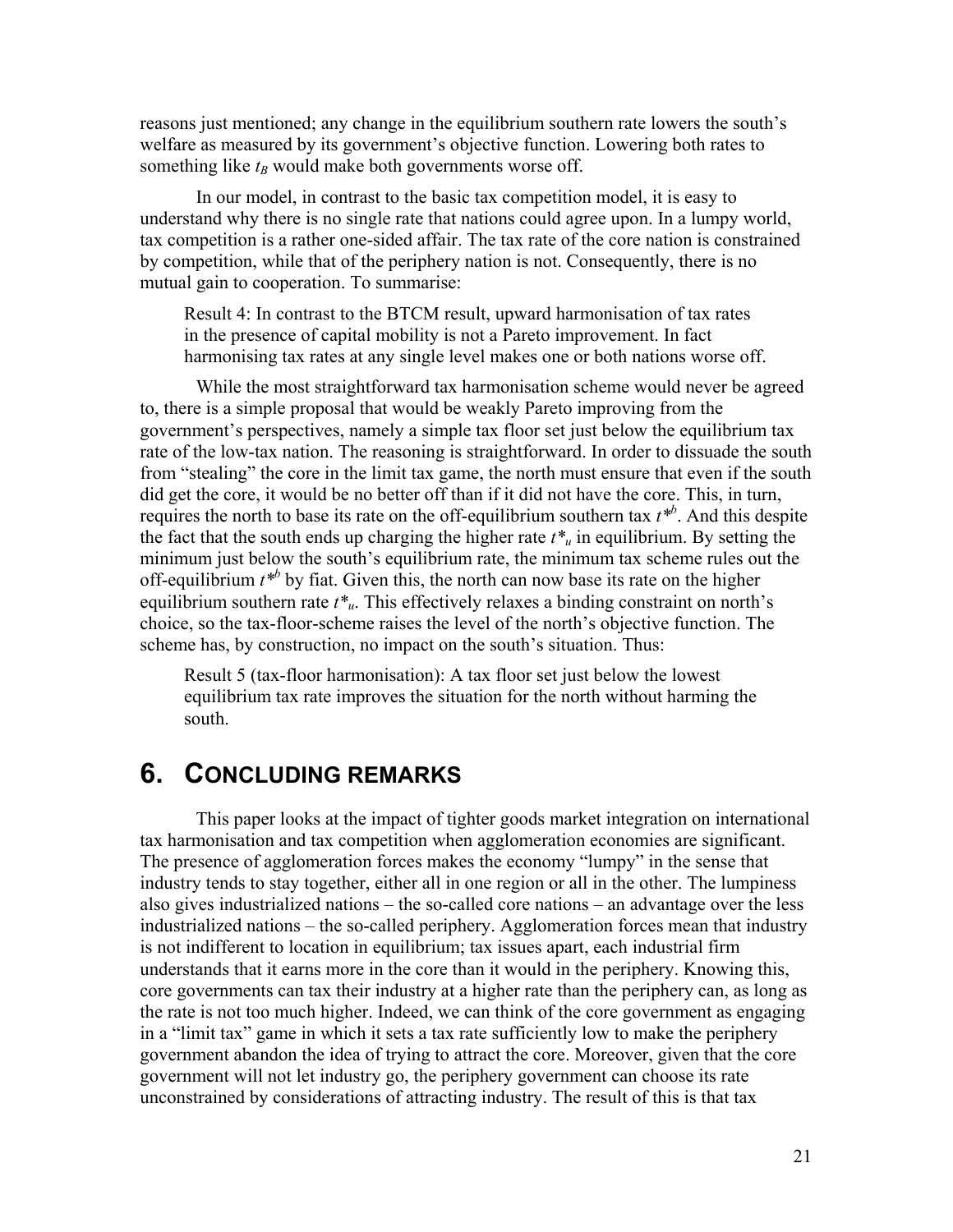competition is one sided. The core finds its tax rate constrained by potential competition from the periphery, but since the core limit taxes the south the south knows it will not get the core and so sets its tax rate on purely domestic concerns.

In this sort of setup, it turns out that increased integration – defined by lower trade costs – has very non-monotonic effects on the equilibrium core-periphery tax gap. As is well known from the economic geography literature, agglomeration forces are strongest for intermediate trade cost, i.e., when trade costs are low enough to make agglomeration possible yet high enough to make it worthwhile. Due to this bell-shaped link between trade costs and agglomeration, integration naturally leads to a bell-shaped core-periphery tax gap in our limit-taxing game. Interestingly, average corporate tax rates in Europe do seem to have followed such a pattern. In the 1950s, 1960s and 1970s, European integration proceeded at a very rapid pace, yet the industrialized core nations (Germany, Benelux, France and Italy) keep their rates approximately steady while less industrialized periphery nations (Spain, Portugal, Ireland and Greece) lowered theirs. Integration has continued in the 1980s and during this integration phase, tax gaps narrowed, but much of the gap narrowing came from rising periphery tax rates. This was not a simple case of core nations having to cut their rates to match those of the periphery, as suggested by traditional analysis.

The limit-taxing feature of a model with agglomeration forces also has important implications for tax harmonisation. The traditional analysis, based on Nash tax competition, views tax harmonisation as a shift from a non-cooperative outcome to a cooperative one; harmonisation is thus likely to improve the lot of all nations (or at least their governments). In our model, simple tax harmonisation – defined as adoption of a common tax rate – always harms at least one nation and the seemingly sensible policy of adopting a rate that is between the two initial rates turns out to harm both nations. Interestingly, a tax floor, even when it is set at the lowest equilibrium tax rate, leads to weak Pareto improvement, with the high-tax nation gaining and the low-tax nation being left indifferent.

# **REFERENCES**

- Andersson, F. and R. Forslid, 1999, Tax Competition and Economic Geography, CEPR DP 2220, August.
- Baldwin, Richard E., 1999, The core-periphery model with forward looking expectations, NBER Working Paper No. 6899.
- Baldwin, Richard E., R. Forslid, P. Martin, G. Ottaviano, F. Robert-Nicoud, 2003, Economic Geography and Public Policy (Princeton University Press, Princeton NJ USA, forthcoming). Available on http://heiwww.unige.ch/~baldwin/
- Fujita, M., P. Krugman, and A. Venables, 1999, The Spatial Economy: Cities, Regions, and International Trade, (MIT Press, Cambridge MA, USA).
- Forslid, R., 1999, Agglomeration with Human and Physical Capital: an Analytically Solvable Case, CEPR DP 2102, March 1999.